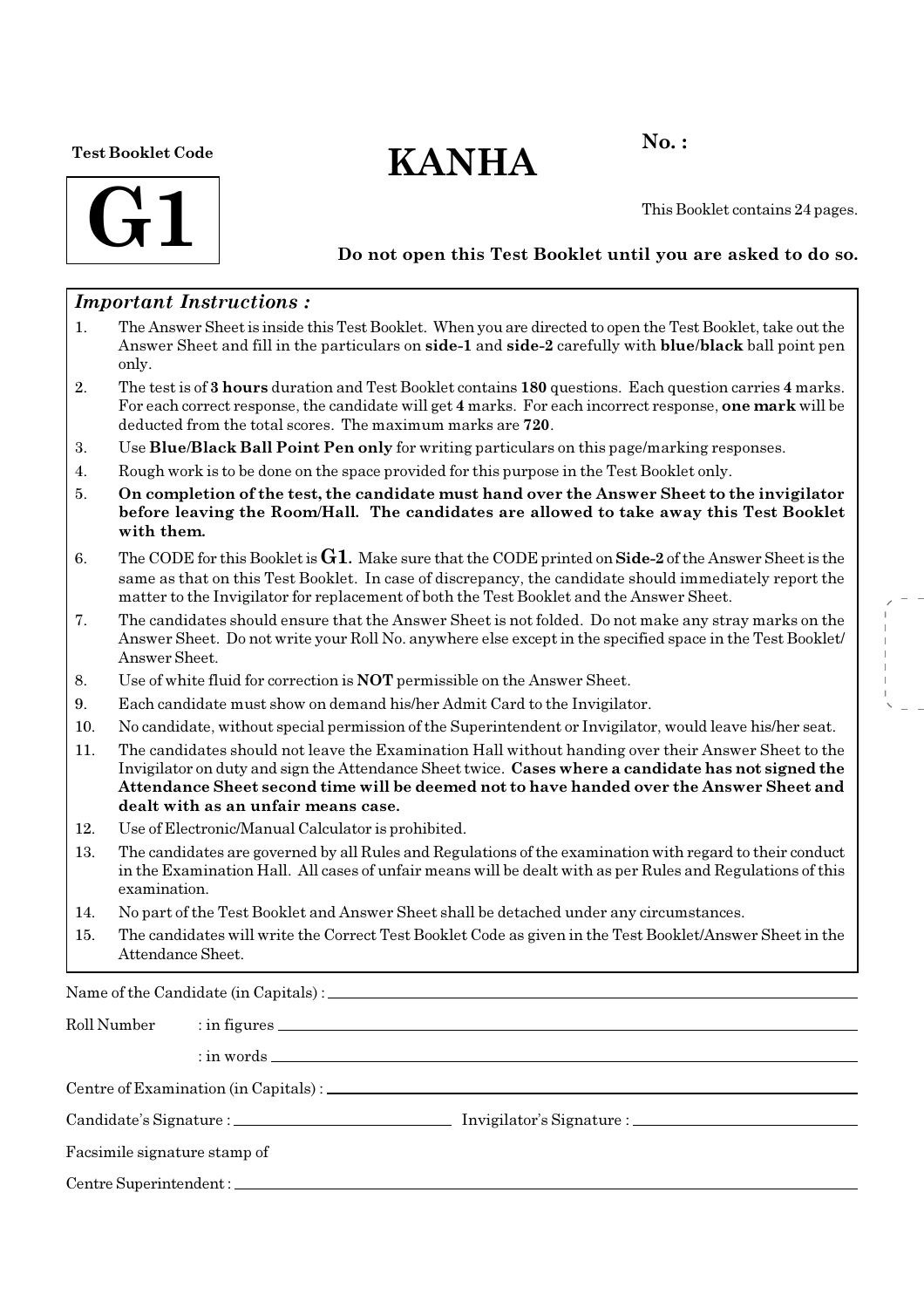#### G 1  $\hspace{1.6cm}$  2

1. A wire of length L, area of cross section A is hanging from a fixed support. The length of the wire changes to  $\mathrm{L}_1$  when mass M is suspended from its free end. The expression for Young's modulus is :

(1) 
$$
\frac{Mg(L_1 - L)}{AL}
$$
  
(2) 
$$
\frac{MgL}{AL_1}
$$
  
 
$$
MgL
$$

$$
(3) \qquad \frac{mgL}{A(L_1 - L)}
$$

$$
(4) \qquad \frac{\text{MgL}_1}{\text{AL}}
$$

2. A cylinder contains hydrogen gas at pressure of  $249$  kPa and temperature  $27^{\circ}$ C.

Its density is :  $(R=8.3 J \text{ mol}^{-1} \text{K}^{-1})$ 

- (1)  $0.2 \text{ kg/m}^3$
- $(2)$  0.1 kg/m<sup>3</sup>
- (3)  $0.02 \text{ kg/m}^3$
- (4)  $0.5 \text{ kg/m}^3$
- 3. Light with an average flux of  $20 \text{ W/cm}^2$  falls on a non-reflecting surface at normal incidence having surface area 20 cm2. The energy received by the surface during time span of 1 minute is :
	- (1)  $12 \times 10^3$  J
	- (2)  $24 \times 10^3$  J
	- (3)  $48 \times 10^3$  J
	- (4)  $10 \times 10^3$  J
- 4. Two bodies of mass 4 kg and 6 kg are tied to the ends of a massless string. The string passes over a pulley which is frictionless (see figure). The acceleration of the system in terms of acceleration due to gravity (g) is :



- - 5. The mean free path for a gas, with molecular diameter d and number density n can be expressed as :

(1) 
$$
\frac{1}{\sqrt{2} \text{ n} \pi d^2}
$$
  
\n(2) 
$$
\frac{1}{\sqrt{2} \text{ n}^2 \pi d^2}
$$
  
\n(3) 
$$
\frac{1}{\sqrt{2} \text{ n}^2 \pi^2 d^2}
$$
  
\n(4) 
$$
\frac{1}{\sqrt{2} \text{ n} \pi d}
$$

- 6. A ball is thrown vertically downward with a velocity of 20 m/s from the top of a tower. It hits the ground after some time with a velocity of 80 m/s. The height of the tower is :  $(g=10 \text{ m/s}^2)$ 
	- (1) 340 m
	- (2) 320 m
	- (3) 300 m
	- (4) 360 m

7. The color code of a resistance is given below :



The values of resistance and tolerance, respectively, are :

- (1)  $47 \text{ k}\Omega$ , 10%
- (2)  $4.7 \text{ k}\Omega$ , 5%
- (3) 470  $\Omega$ , 5%
- (4)  $470 \text{ k}\Omega, 5\%$
- 8. When a uranium isotope  $\frac{235}{92}U$  is bombarded with a neutron, it generates  $^{89}_{36}\text{Kr}$  , three neutrons and :
	- (1)  $\frac{91}{40}Zr$
	- (2)  $\frac{101}{36} \text{Kr}$
	- (3)  $\frac{103}{36}$ Kr
	- (4)  $\frac{144}{56}Ba$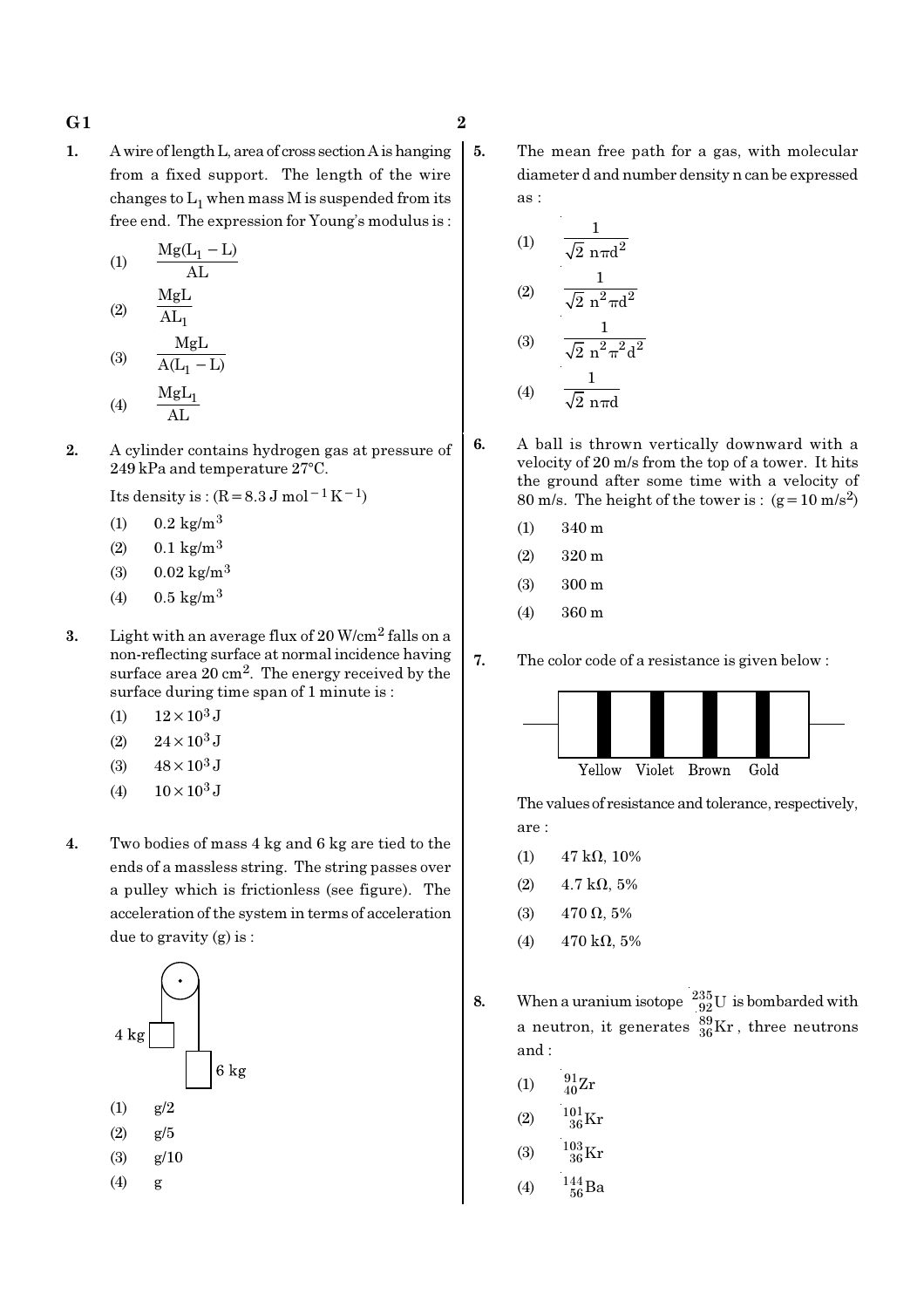9. A spherical conductor of radius 10 cm has a charge of  $3.2 \times 10^{-7}$  C distributed uniformly. What is the magnitude of electric field at a point 15 cm from the centre of the sphere ?

$$
\left(\frac{1}{4\pi\epsilon_0} = 9 \times 10^9 \text{ N m}^2/\text{C}^2\right)
$$
  
(1) 1.28 × 10<sup>5</sup> N/C  
(2) 1.28 × 10<sup>6</sup> N/C  
(3) 1.28 × 10<sup>7</sup> N/C  
(4) 1.28 × 10<sup>4</sup> N/C

- 10. A ray is incident at an angle of incidence  $i$  on one surface of a small angle prism (with angle of prism A) and emerges normally from the opposite surface. If the refractive index of the material of the prism is  $\mu$ , then the angle of incidence is nearly equal to :
	- (1) 2A  $\mu$  $(2)$   $\mu$ A (3)  $\frac{\mu A}{2}$ µ (4) A  $\overline{2\mu}$
- 11. Two cylinders A and B of equal capacity are connected to each other via a stop cock. A contains an ideal gas at standard temperature and pressure. B is completely evacuated. The entire system is thermally insulated. The stop cock is suddenly opened. The process is :
	- (1) adiabatic
	- (2) isochoric
	- (3) isobaric
	- (4) isothermal
- 12. An iron rod of susceptibility 599 is subjected to a magnetising field of 1200 A m−1. The permeability of the material of the rod is :

 $(μ<sub>0</sub> = 4π × 10<sup>-7</sup> T m A<sup>-1</sup>)$ 

- (1)  $8.0 \times 10^{-5}$  T m A<sup>-1</sup>
- (2)  $2.4\pi \times 10^{-5}$  T m A<sup>-1</sup>
- (3)  $2.4\pi \times 10^{-7}$  T m A<sup>-1</sup>
- (4)  $2.4\pi \times 10^{-4}$  T m A<sup>-1</sup>
- 13. The energy equivalent of 0.5 g of a substance is :
	- (1)  $4.5 \times 10^{13}$  J
	- (2)  $1.5 \times 10^{13}$  J
	- (3)  $0.5 \times 10^{13}$  J
	- (4)  $4.5 \times 10^{16}$  J
- 14. A 40  $\mu$ F capacitor is connected to a 200 V, 50 Hz ac supply. The rms value of the current in the circuit is, nearly :
	- $(1)$  2.05 A
	- $(2)$  2.5 A
	- (3) 25.1 A
	- (4) 1.7 A
- 15. The ratio of contributions made by the electric field and magnetic field components to the intensity of an electromagnetic wave is : (c=speed of electromagnetic waves)
	- $(1) 1 : 1$
	- $(2) 1 : c$
	- (3)  $1 : c^2$
	- $(4)$  c : 1
- 16. Two particles of mass 5 kg and 10 kg respectively are attached to the two ends of a rigid rod of length 1 m with negligible mass.

The centre of mass of the system from the 5 kg particle is nearly at a distance of :

- (1) 50 cm
- (2) 67 cm
- (3) 80 cm
- (4) 33 cm
- 17. A resistance wire connected in the left gap of a metre bridge balances a 10  $\Omega$  resistance in the right gap at a point which divides the bridge wire in the ratio  $3:2$ . If the length of the resistance wire is 1.5 m, then the length of 1  $\Omega$  of the resistance wire is :
	- (1)  $1.0 \times 10^{-1}$  m
	- $(2)$  1.5 × 10<sup>-1</sup> m
	- (3)  $1.5 \times 10^{-2}$  m
	- (4)  $1.0 \times 10^{-2}$  m
- 18. In Young's double slit experiment, if the separation between coherent sources is halved and the distance of the screen from the coherent sources is doubled, then the fringe width becomes :
	- (1) half
	- (2) four times
	- (3) one-fourth
	- (4) double

### $3 \hspace{2.5cm} \text{G1}$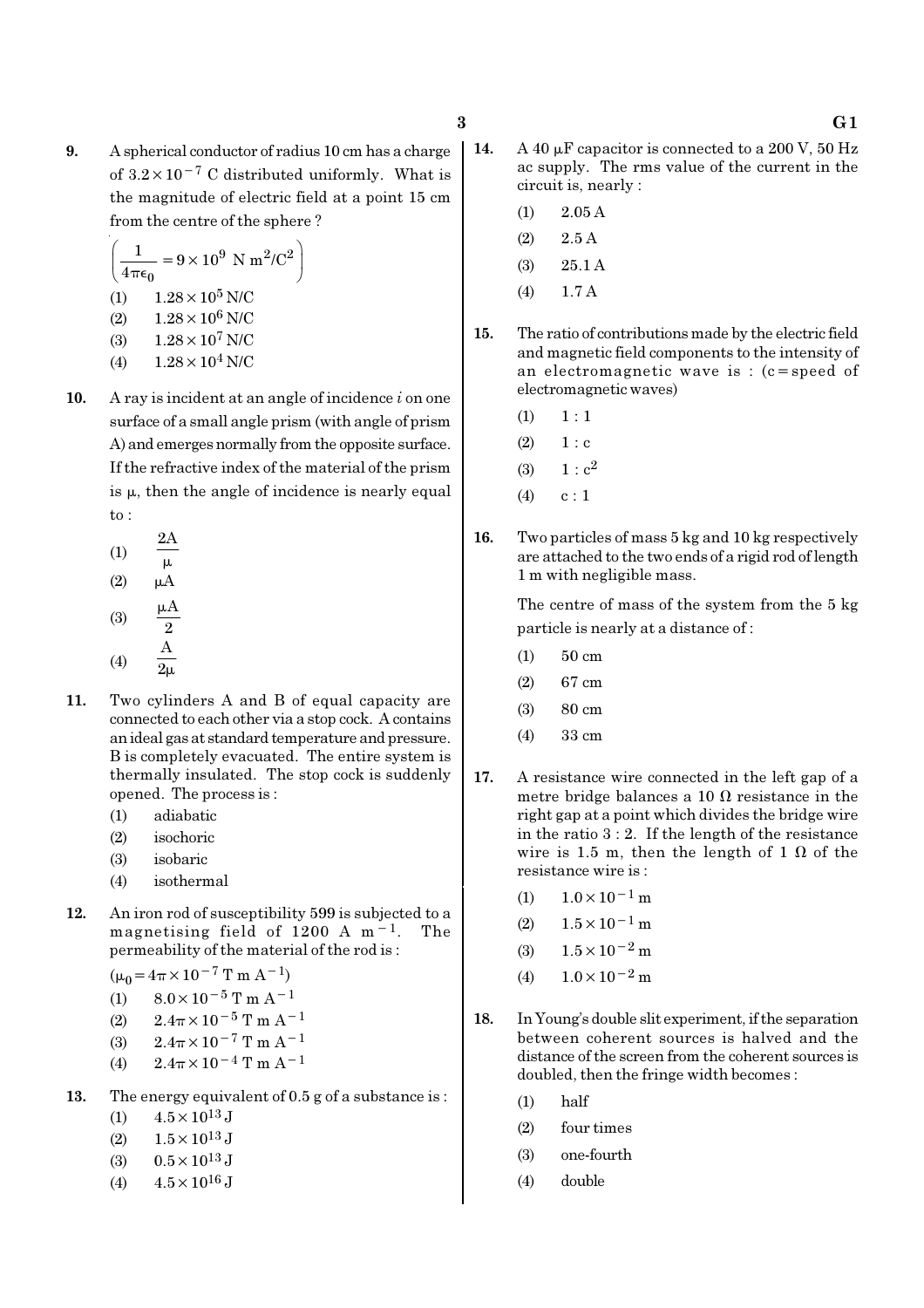- 19. A charged particle having drift velocity of  $7.5 \times 10^{-4}$  m s<sup>-1</sup> in an electric field of  $3\times10^{-10}$  Vm<sup>-1</sup>, has a mobility in m<sup>2</sup> V<sup>-1</sup> s<sup>-1</sup>  $of:$ 
	- (1)  $2.5 \times 10^6$
	- $(2)$  2.5 × 10<sup>-6</sup>
	- $(3)$  2.25×10<sup>-15</sup>
	- $(4)$  2.25  $\times$  10<sup>15</sup>
- 20. Dimensions of stress are :
	- (1)  $[ML^2T^{-2}]$
	- (2)  $[ML^0T^{-2}]$
	- (3)  $[ML^{-1}T^{-2}]$
	- (4)  $[MLT-2]$
- 21. For which one of the following, Bohr model is not valid ?
	- (1) Singly ionised helium atom  $(He<sup>+</sup>)$
	- (2) Deuteron atom
	- (3) Singly ionised neon atom  $(Ne^+)$
	- (4) Hydrogen atom
- 22. A series LCR circuit is connected to an ac voltage source. When L is removed from the circuit, the phase difference between current and voltage  $is \frac{1}{3}$ π . If instead C is removed from the circuit, the phase difference is again  $\frac{1}{3}$ π between current and voltage. The power factor of the circuit is :
	- $(1)$  0.5
	- $(2)$  1.0
	- $(3) -1.0$
	- (4) zero
- 23. A capillary tube of radius r is immersed in water and water rises in it to a height h. The mass of the water in the capillary is 5 g. Another capillary tube of radius 2r is immersed in water. The mass of water that will rise in this tube is :
	- $(1)$  5.0 g
	- $(2)$  10.0 g
	- (3)  $20.0 \text{ g}$
	- (4) 2.5 g
- 24. Assume that light of wavelength 600 nm is coming from a star. The limit of resolution of telescope whose objective has a diameter of 2 m is :
	- (1)  $1.83 \times 10^{-7}$  rad
	- (2)  $7.32 \times 10^{-7}$  rad
	- (3)  $6.00 \times 10^{-7}$  rad
	- (4)  $3.66 \times 10^{-7}$  rad
- - 25. The solids which have the negative temperature coefficient of resistance are :
		- (1) insulators only
		- (2) semiconductors only
		- (3) insulators and semiconductors
		- (4) metals
	- 26. The capacitance of a parallel plate capacitor with air as medium is  $6 \mu$ F. With the introduction of a dielectric medium, the capacitance becomes  $30 \mu$ F. The permittivity of the medium is :
		- $(\epsilon_0 = 8.85 \times 10^{-12} \text{ C}^2 \text{ N}^{-1} \text{ m}^{-2})$
		- (1)  $1.77 \times 10^{-12}$  C<sup>2</sup> N<sup>-1</sup> m<sup>-2</sup>
		- (2)  $0.44 \times 10^{-10}$  C<sup>2</sup> N<sup>-1</sup> m<sup>-2</sup>
		- (3)  $5.00 \text{ C}^2 \text{ N}^{-1} \text{ m}^{-2}$
		- (4)  $0.44 \times 10^{-13}$  C<sup>2</sup> N<sup>-1</sup> m<sup>-2</sup>
	- 27. The energy required to break one bond in DNA is  $10^{-20}$  J. This value in eV is nearly :
		- $(1)$  0.6
		- (2) 0.06
		- (3) 0.006
		- (4) 6
	- 28. The increase in the width of the depletion region in a p-n junction diode is due to :
		- (1) reverse bias only
		- (2) both forward bias and reverse bias
		- (3) increase in forward current
		- (4) forward bias only
	- 29. The quantities of heat required to raise the temperature of two solid copper spheres of radii  $r_1$  and  $r_2$  ( $r_1$ =1.5  $r_2$ ) through 1 K are in the ratio :
		- $(1)$ 4 (2)  $\frac{3}{2}$ (3) 5 3 (4) 27 8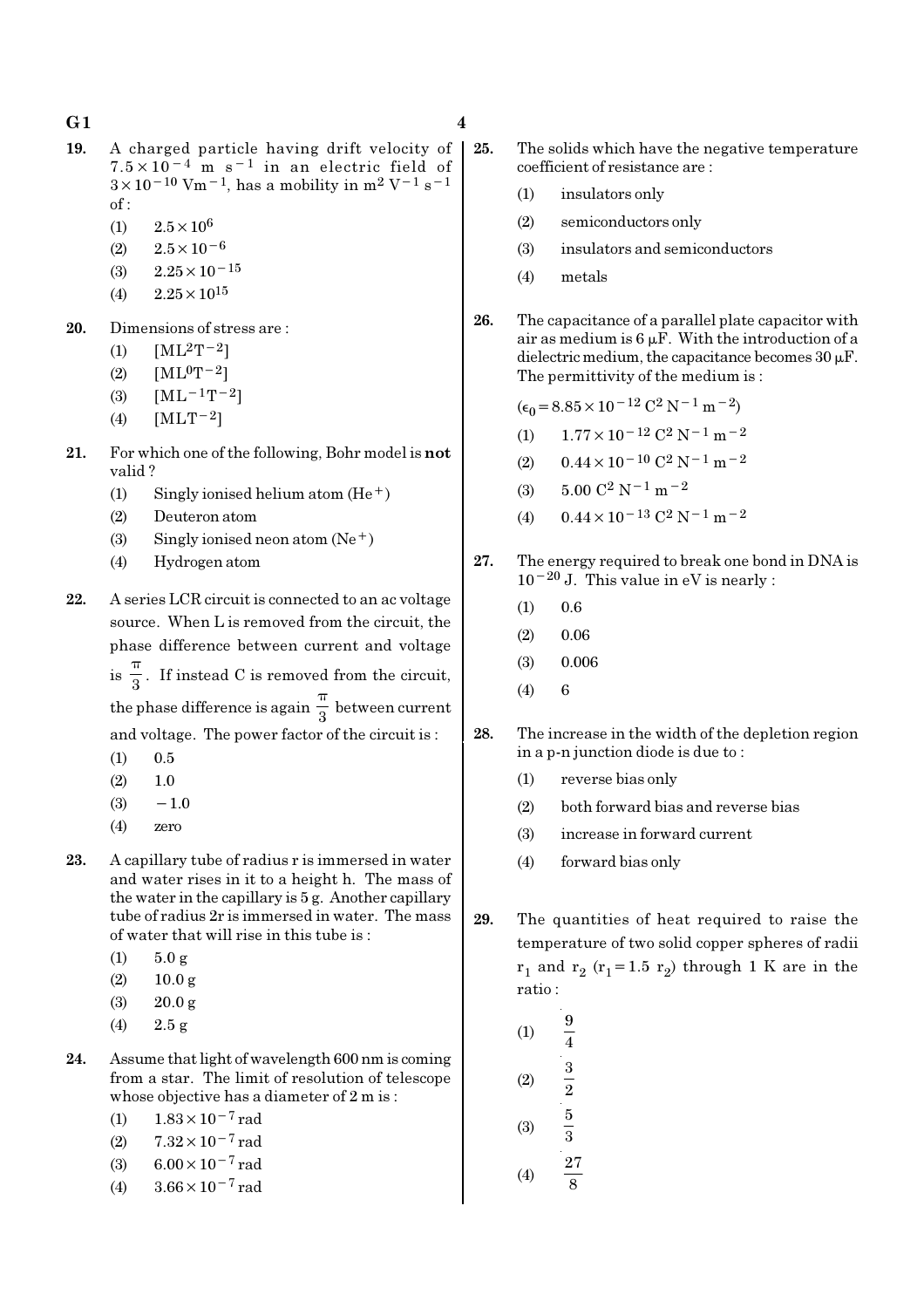- 30. For the logic circuit shown, the truth table is :
	- Y B (1) A B Y 0 0 0 0 1 1 1 0 1 1 1 1 (2) A B Y 0 0 1 0 1 1 1 0 1 1 1 0 (3) A B Y 0 0 1 0 1 0 1 0 0 1 1 0 (4) A B Y 0 0 0 0 1 0 1 0 0 1 1 1
- 31. For transistor action, which of the following statements is correct ?
	- (1) Base, emitter and collector regions should have same size.
	- (2) Both emitter junction as well as the collector junction are forward biased.
	- (3) The base region must be very thin and lightly doped.
	- (4) Base, emitter and collector regions should have same doping concentrations.
- 32. In a guitar, two strings A and B made of same material are slightly out of tune and produce beats of frequency 6 Hz. When tension in B is slightly decreased, the beat frequency increases to 7 Hz. If the frequency of A is 530 Hz, the original frequency of B will be :
	- (1) 524 Hz
	- (2) 536 Hz
	- (3) 537 Hz
	- (4) 523 Hz

33. A short electric dipole has a dipole moment of 16×10−<sup>9</sup> C m. The electric potential due to the dipole at a point at a distance of 0.6 m from the centre of the dipole, situated on a line making an angle of  $60^\circ$  with the dipole axis is :

$$
\left(\frac{1}{4\pi\epsilon_0} = 9 \times 10^9 \text{ N m}^2/\text{C}^2\right)
$$
  
(1) 200 V  
(2) 400 V  
(3) zero

- (4) 50 V
- 34. A body weighs 72 N on the surface of the earth. What is the gravitational force on it, at a height equal to half the radius of the earth ?
	- (1) 32 N
	- (2) 30 N
	- (3) 24 N
	- $(4)$  48 N
- 35. Which of the following graph represents the variation of resistivity  $(\rho)$  with temperature (T) for copper ?



- **36.** In a certain region of space with volume  $0.2 \text{ m}^3$ , the electric potential is found to be 5 V throughout. The magnitude of electric field in this region is :
	- $(1)$  0.5 N/C
	- (2) 1 N/C
	- (3) 5 N/C
	- (4) zero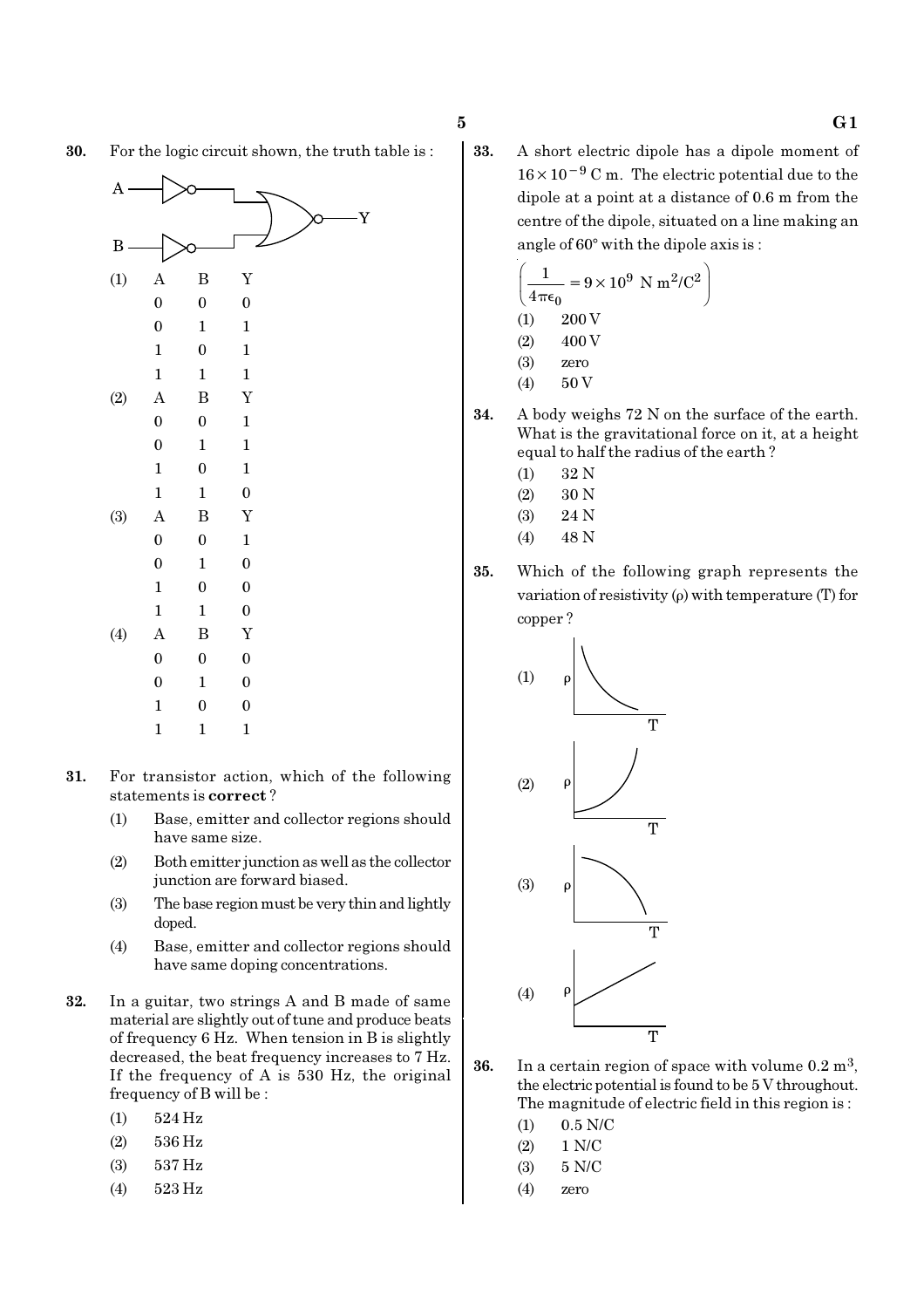37. The average thermal energy for a mono-atomic gas is : ( $k_B$  is Boltzmann constant and T, absolute temperature)

(1) 
$$
\frac{3}{2} k_{B}T
$$
  
\n(2)  $\frac{5}{2} k_{B}T$   
\n(3)  $\frac{7}{2} k_{B}T$   
\n(4)  $\frac{1}{2} k_{B}T$ 

 $\overline{2}$ 

38. Find the torque about the origin when a force of  $3 \hat{j}$  N acts on a particle whose position vector is  $2 \, \overset{\circ}{k} \, \text{m}$  .

- (1)  $6\hat{j}$  N m
- (2)  $-6\hat{i}$  N m
- (3)  $6 \hat{k}$  N m
- $(4)$ ∧
- 39. Light of frequency 1.5 times the threshold
- frequency is incident on a photosensitive material. What will be the photoelectric current if the frequency is halved and intensity is doubled ?
	- (1) four times
	- (2) one-fourth
	- (3) zero
	- (4) doubled
- 40. A long solenoid of 50 cm length having 100 turns carries a current of 2.5 A. The magnetic field at the centre of the solenoid is :

 $(\mu_0 = 4\pi \times 10^{-7} \text{ T m A}^{-1})$ 

- (1)  $3.14 \times 10^{-4}$  T
- (2) 6.28 × 10<sup>-5</sup> T
- (3)  $3.14 \times 10^{-5}$  T
- (4) 6.28 × 10<sup>-4</sup> T
- **41.** The Brewsters angle  $i_b$  for an interface should be :
	- (1)  $30^{\circ} < i_b < 45^{\circ}$
	- (2)  $45^{\circ} < i_b < 90^{\circ}$
	- (3)  $i_h = 90^\circ$
	- (4)  $0^{\circ} < i_b < 30^{\circ}$
- 42. An electron is accelerated from rest through a potential difference of V volt. If the de Broglie wavelength of the electron is 1.227×10−2 nm, the potential difference is :
	- $(1)$  10<sup>2</sup> V
	- $(2)$  10<sup>3</sup> V
	- $(3)$  10<sup>4</sup> V
	- $(4)$  10 V
- 43. Taking into account of the significant figures, what is the value of 9.99 m−0.0099 m ?
	- (1) 9.98 m
	- (2) 9.980 m
	- (3) 9.9 m
	- (4) 9.9801 m
- 44. A screw gauge has least count of 0.01 mm and there are 50 divisions in its circular scale.

The pitch of the screw gauge is :

- (1) 0.25 mm
- (2) 0.5 mm
- (3) 1.0 mm
- (4) 0.01 mm
- 45. The phase difference between displacement and acceleration of a particle in a simple harmonic motion is :
	- $(1)$  rad 2 π π

$$
(2) \qquad \frac{\pi}{2} \text{ rad}
$$

$$
(3) \qquad \text{zero}
$$

- (4)  $\pi$  rad
- 46. Match the organism with its use in biotechnology.
	- (a) Bacillus (i) Cloning vector thuringiensis
	- (b) Thermus (ii) Construction of aquaticus first rDNA molecule
	- (c) Agrobacterium (iii) DNA polymerase tumefaciens
	- (d) Salmonella (iv) Cry proteins typhimurium

Select the correct option from the following :

|            | (a)   | (b)   | (c)      | (d)  |
|------------|-------|-------|----------|------|
| (1)        | (iv)  | (iii) | $\rm(i)$ | (ii) |
| (2)        | (iii) | (ii)  | (iv)     | (i)  |
| <b>(3)</b> | (iii) | (iv)  | $\rm(i)$ | (ii) |
| (4)        | (ii)  | (iv)  | (iii)    | (i)  |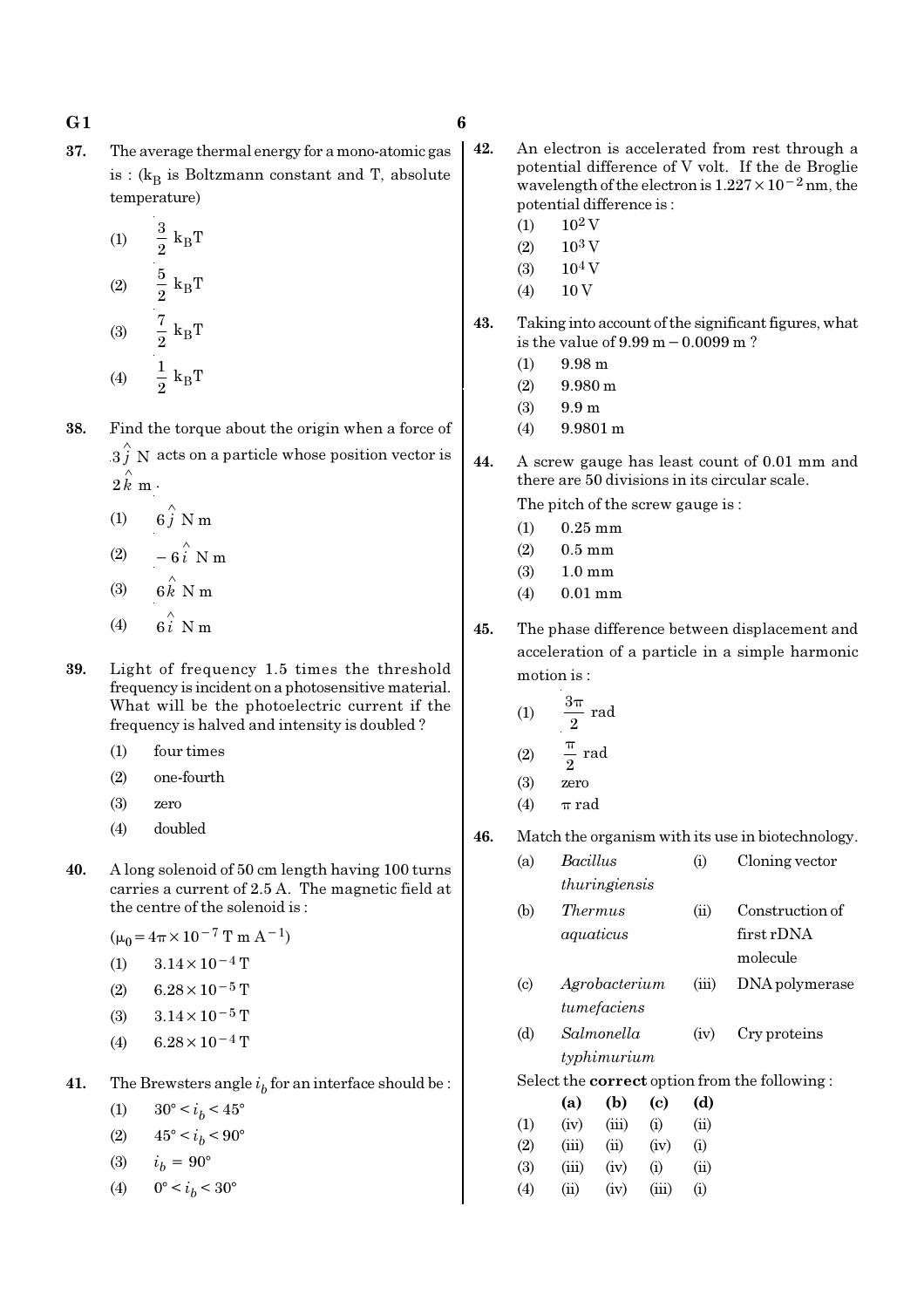| 47.                                                     |                             | Match the following:                                                                         |                 |                       |                                |       |                                                                                                      |  |  |
|---------------------------------------------------------|-----------------------------|----------------------------------------------------------------------------------------------|-----------------|-----------------------|--------------------------------|-------|------------------------------------------------------------------------------------------------------|--|--|
|                                                         | (a)                         | Ricin<br>Inhibitor of catalytic<br>(i)<br>activity                                           |                 |                       |                                |       |                                                                                                      |  |  |
|                                                         | (b)                         |                                                                                              |                 | Possess peptide bonds |                                | (ii)  | Malonate                                                                                             |  |  |
|                                                         | $\left( \mathrm{c} \right)$ | fungi                                                                                        |                 | Cell wall material in |                                | (iii) | Chitin                                                                                               |  |  |
|                                                         | (d)                         |                                                                                              |                 | Secondary metabolite  |                                | (iv)  | Collagen                                                                                             |  |  |
|                                                         |                             |                                                                                              |                 |                       |                                |       | Choose the <b>correct</b> option from the following:                                                 |  |  |
|                                                         |                             | (a)                                                                                          | (b)             | (c)                   | (d)                            |       |                                                                                                      |  |  |
|                                                         | (1)                         | (iii)                                                                                        | (i)             | (iv)                  | (ii)                           |       |                                                                                                      |  |  |
|                                                         | (2)                         | (iii)                                                                                        | (iv)            | (i)                   | (ii)                           |       |                                                                                                      |  |  |
|                                                         | (3)                         | (ii)                                                                                         | (iii)           | (i)                   | (iv)                           |       |                                                                                                      |  |  |
|                                                         | (4)                         | (ii)                                                                                         | (iv)            | (iii)                 | (i)                            |       |                                                                                                      |  |  |
| 48.                                                     |                             | The plant parts which consist of two generations -<br>one within the other:                  |                 |                       |                                |       |                                                                                                      |  |  |
|                                                         | (a)                         | Pollen grains inside the anther                                                              |                 |                       |                                |       |                                                                                                      |  |  |
| (b)<br>Germinated pollen grain with two male<br>gametes |                             |                                                                                              |                 |                       |                                |       |                                                                                                      |  |  |
|                                                         | $\left( \text{c} \right)$   |                                                                                              |                 | Seed inside the fruit |                                |       |                                                                                                      |  |  |
|                                                         | (d)                         |                                                                                              |                 |                       | Embryo sac inside the ovule    |       |                                                                                                      |  |  |
|                                                         | (1)                         | $(a)$ , $(b)$ and $(c)$                                                                      |                 |                       |                                |       |                                                                                                      |  |  |
|                                                         | (2)                         | $(c)$ and $(d)$                                                                              |                 |                       |                                |       |                                                                                                      |  |  |
|                                                         | (3)                         |                                                                                              | $(a)$ and $(d)$ |                       |                                |       |                                                                                                      |  |  |
|                                                         | (4)                         | $(a)$ only                                                                                   |                 |                       |                                |       |                                                                                                      |  |  |
| 49.                                                     |                             | The oxygenation activity of RuBisCo enzyme in<br>photorespiration leads to the formation of: |                 |                       |                                |       |                                                                                                      |  |  |
|                                                         |                             | (1) 1 molecule of 3-C compound                                                               |                 |                       |                                |       |                                                                                                      |  |  |
|                                                         | (2)                         | 1 molecule of 6-C compound                                                                   |                 |                       |                                |       |                                                                                                      |  |  |
|                                                         | (3)                         | 1 molecule of 4-C compound and 1 molecule<br>of 2-C compound                                 |                 |                       |                                |       |                                                                                                      |  |  |
|                                                         | (4)                         | 2 molecules of 3-C compound                                                                  |                 |                       |                                |       |                                                                                                      |  |  |
| 50.                                                     |                             | of the following statements is <b>correct</b> ?                                              |                 |                       |                                |       | In relation to Gross primary productivity and Net<br>primary productivity of an ecosystem, which one |  |  |
|                                                         | (1)                         |                                                                                              |                 |                       | than net primary productivity. |       | Gross primary productivity is always more                                                            |  |  |
|                                                         | (2)                         |                                                                                              |                 |                       | productivity are one and same. |       | Gross primary productivity and Net primary                                                           |  |  |
|                                                         | (3)                         |                                                                                              | productivity.   |                       |                                |       | There is no relationship between Gross<br>primary productivity and Net primary                       |  |  |

(4) Gross primary productivity is always less than net primary productivity.

- 51. The product(s) of reaction catalyzed by nitrogenase in root nodules of leguminous plants is/are :
	- (1) Nitrate alone
	- (2) Ammonia and oxygen
	- (3) Ammonia and hydrogen
	- (4) Ammonia alone
- 52. Identify the incorrect statement.
	- (1) Sapwood is involved in conduction of water and minerals from root to leaf.
	- (2) Sapwood is the innermost secondary xylem and is lighter in colour.
	- (3) Due to deposition of tannins, resins, oils etc., heart wood is dark in colour.
	- (4) Heart wood does not conduct water but gives mechanical support.
- 53. Bt cotton variety that was developed by the introduction of toxin gene of Bacillus thuringiensis (Bt) is resistant to :
	- (1) Fungal diseases
	- (2) Plant nematodes
	- (3) Insect predators
	- (4) Insect pests
- 54. Which of the following pairs is of unicellular algae ?
	- (1) Gelidium and Gracilaria
	- (2) Anabaena and Volvox
	- (3) Chlorella and Spirulina
	- (4) Laminaria and Sargassum
- 55. Strobili or cones are found in :
	- (1) Pteris
	- (2) Marchantia
	- (3) Equisetum
	- (4) Salvinia
- 56. Name the enzyme that facilitates opening of DNA helix during transcription.
	- (1) DNA helicase
	- (2) DNA polymerase
	- (3) RNA polymerase
	- (4) DNA ligase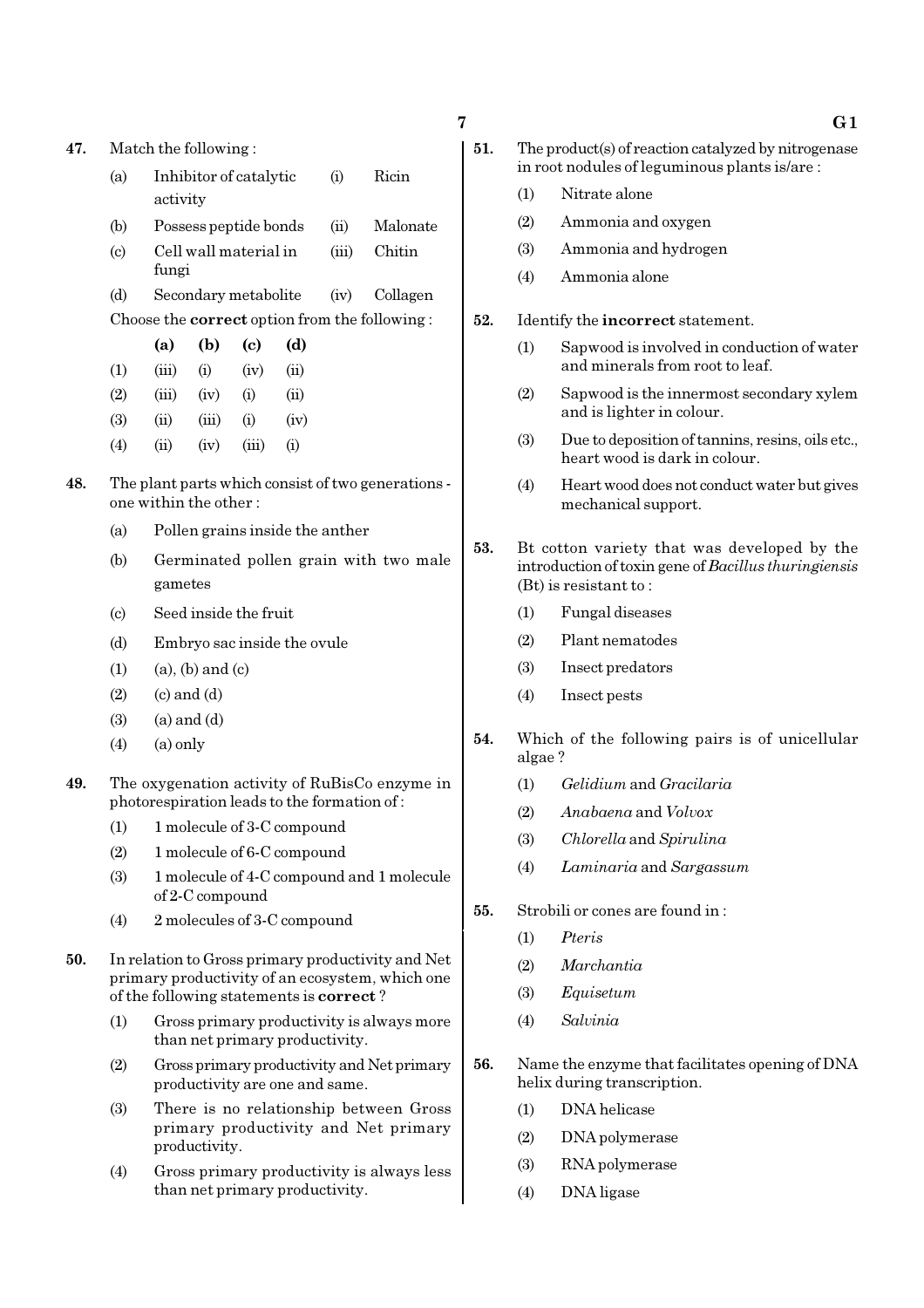- G1  $\qquad \qquad 8$
- 57. Identify the wrong statement with reference to transport of oxygen.
	- (1) Partial pressure of  $CO_2$  can interfere with  $O_2$  binding with haemoglobin.
	- (2) Higher  $H^+$  conc. in alveoli favours the formation of oxyhaemoglobin.
	- (3) Low  $pCO_2$  in alveoli favours the formation of oxyhaemoglobin.
	- (4) Binding of oxygen with haemoglobin is mainly related to partial pressure of  $\mathrm{O}_2$ .
- 58. Identify the correct statement with regard to  $G_1$  phase (Gap 1) of interphase.
	- (1) Reorganisation of all cell components takes place.
	- (2) Cell is metabolically active, grows but does not replicate its DNA.
	- (3) Nuclear Division takes place.
	- (4) DNA synthesis or replication takes place.
- 59. Which of the following statements about inclusion bodies is incorrect ?
	- (1) These are involved in ingestion of food particles.
	- (2) They lie free in the cytoplasm.
	- (3) These represent reserve material in cytoplasm.
	- (4) They are not bound by any membrane.
- 60. Match the following diseases with the causative organism and select the correct option.

|                             |         | Column - I |       |       | Column - II |
|-----------------------------|---------|------------|-------|-------|-------------|
| (a)                         | Typhoid |            |       | (i)   | Wuchereria  |
| (b)                         |         | Pneumonia  |       | (ii)  | Plasmodium  |
| $\left( \mathrm{c} \right)$ |         | Filariasis |       |       | Salmonella  |
| (d)                         |         | Malaria    |       |       | Haemophilus |
|                             | (a)     | (b)        | (c)   | (d)   |             |
| (1)                         | (iii)   | (iv)       | (i)   | (ii)  |             |
| (2)                         | (ii)    | (i)        | (iii) | (iv)  |             |
| (3)                         | (iv)    | (i)        | (ii)  | (iii) |             |
| (4)                         | (i)     | (iii)      | (ii)  | (iv)  |             |
|                             |         |            |       |       |             |

- 61. Meiotic division of the secondary oocyte is completed :
	- (1) At the time of copulation
	- (2) After zygote formation
	- (3) At the time of fusion of a sperm with an ovum
	- (4) Prior to ovulation
- 62. By which method was a new breed 'Hisardale' of sheep formed by using Bikaneri ewes and Marino rams ?
	- (1) Mutational breeding
	- (2) Cross breeding
	- (3) Inbreeding
	- (4) Out crossing
- 63. The number of substrate level phosphorylations in one turn of citric acid cycle is :
	- (1) One
	- (2) Two
	- (3) Three
	- (4) Zero

64. Choose the correct pair from the following :

| (1) | Polymerases -    | Break the DNA into<br>fragments               |
|-----|------------------|-----------------------------------------------|
| (2) | <b>Nucleases</b> | Separate the two strands<br>of DNA            |
| (3) | Exonucleases -   | Make cuts at specific<br>positions within DNA |
| (4) | Ligases          | Join the two DNA<br>molecules                 |

- 65. The infectious stage of Plasmodium that enters the human body is :
	- (1) Sporozoites
	- (2) Female gametocytes
	- (3) Male gametocytes
	- (4) Trophozoites
- 66. Which of the following is not an attribute of a population ?
	- (1) Natality
	- (2) Mortality
	- (3) Species interaction
	- (4) Sex ratio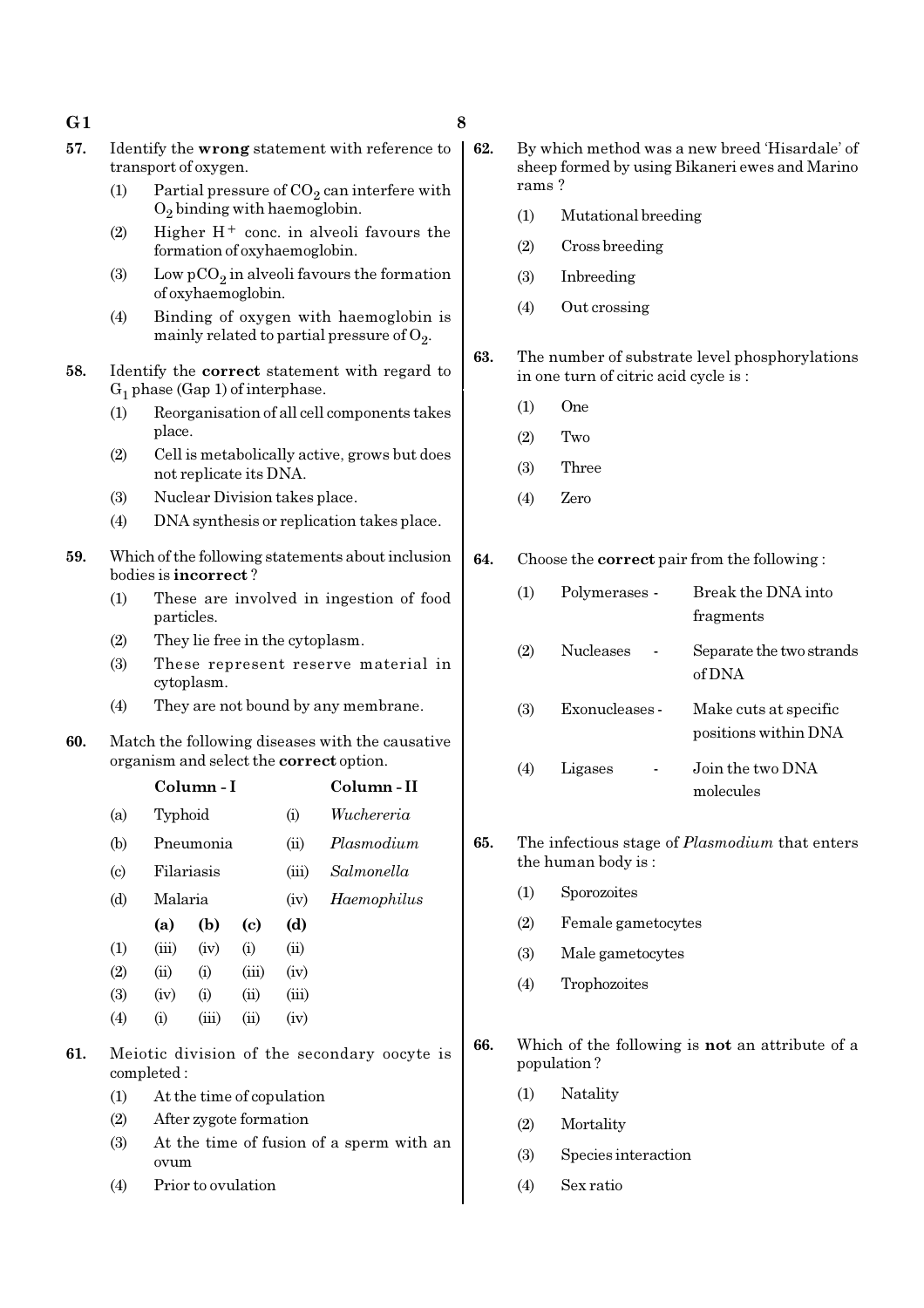- 67. Select the correct events that occur during inspiration.
	- (a) Contraction of diaphragm
	- (b) Contraction of external inter-costal muscles
	- (c) Pulmonary volume decreases
	- (d) Intra pulmonary pressure increases
	- $(1)$   $(c)$  and  $(d)$
	- $(2)$   $(a)$ ,  $(b)$  and  $(d)$
	- $(3)$  only  $(d)$
	- $(4)$   $(a)$  and  $(b)$
- 68. According to Robert May, the global species diversity is about :
	- (1) 20 million
	- $(2)$  50 million
	- (3) 7 million
	- (4) 1.5 million
- 69. The QRS complex in a standard ECG represents :
	- (1) Depolarisation of auricles
	- (2) Depolarisation of ventricles
	- (3) Repolarisation of ventricles
	- (4) Repolarisation of auricles
- 70. Which of the following statements is not correct ?
	- (1) The proinsulin has an extra peptide called C-peptide.
	- (2) The functional insulin has A and B chains linked together by hydrogen bonds.
	- (3) Genetically engineered insulin is produced in E-Coli.
	- (4) In man insulin is synthesised as a proinsulin.
- 71. The transverse section of a plant shows following anatomical features :
	- (a) Large number of scattered vascular bundles surrounded by bundle sheath.
	- (b) Large conspicuous parenchymatous ground tissue.
	- (c) Vascular bundles conjoint and closed.
	- (d) Phloem parenchyma absent.
	- Identify the category of plant and its part :
	- (1) Monocotyledonous root
	- (2) Dicotyledonous stem
	- (3) Dicotyledonous root
	- (4) Monocotyledonous stem
- $9 \hspace{3.1em} \text{G1}$ 72. Select the correct statement. (1) Glucagon is associated with hypoglycemia. (2) Insulin acts on pancreatic cells and adipocytes. (3) Insulin is associated with hyperglycemia. (4) Glucocorticoids stimulate gluconeogenesis. of : (1) Emission of ozone depleting substances (2) Release of Green House gases (3) Disposal of e-wastes (4) Transport of Genetically modified organisms from one country to another correct option. Column - I Column - II (a)  $6 - 15$  pairs of (i) Trygon gill slits (b) Heterocercal (ii) Cyclostomes caudal fin (c) Air Bladder (iii) Chondrichthyes (d) Poison sting (iv) Osteichthyes (a) (b) (c) (d)  $(1)$   $(iii)$   $(iv)$   $(i)$   $(ii)$ 
	- $(4)$   $(ii)$   $(iii)$   $(iv)$   $(i)$
	- 75. Identify the wrong statement with regard to Restriction Enzymes.
		- (1) They cut the strand of DNA at palindromic sites.
		- (2) They are useful in genetic engineering.
		- (3) Sticky ends can be joined by using DNA ligases.
		- (4) Each restriction enzyme functions by inspecting the length of a DNA sequence.

## 73. Montreal protocol was signed in 1987 for control

74. Match the following columns and select the

 $(2)$   $(iv)$   $(ii)$   $(iii)$   $(i)$  $(3)$  (i) (iv) (iii) (ii)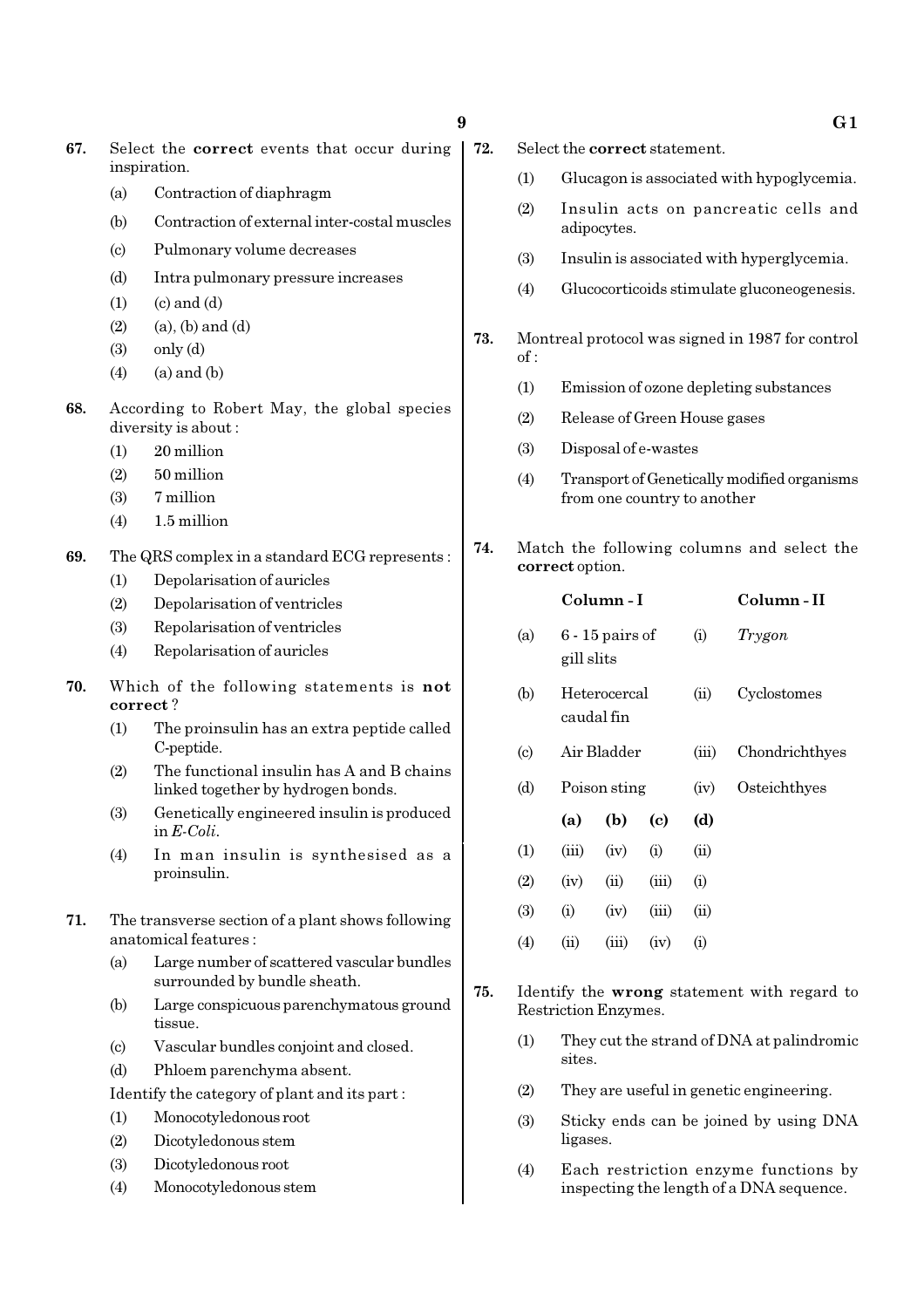- 76. Match the following with respect to meiosis :
	- (a) Zygotene (i) Terminalization
	- (b) Pachytene (ii) Chiasmata
	- (c) Diplotene (iii) Crossing over
	- (d) Diakinesis (iv) Synapsis

Select the correct option from the following :

|     | (a)   | (b)   | (c)       | (d)            |
|-----|-------|-------|-----------|----------------|
| (1) | (iv)  | (iii) | (ii)      | (i)            |
| (2) | (i)   | (ii)  | (iv)      | (iii)          |
| (3) | (ii)  | (iv)  | (iii)     | (i)            |
| (4) | (iii) | (iv)  | $\rm (i)$ | $\overline{u}$ |

- 77. Cuboidal epithelium with brush border of microvilli is found in :
	- (1) ducts of salivary glands
	- (2) proximal convoluted tubule of nephron
	- (3) eustachian tube
	- (4) lining of intestine
- 78. Name the plant growth regulator which upon spraying on sugarcane crop, increases the length of stem, thus increasing the yield of sugarcane crop.
	- (1) Gibberellin
	- (2) Ethylene
	- (3) Abscisic acid
	- (4) Cytokinin
- 79. Match the following columns and select the correct option.

|                           |           | Column-I                             |                            |       | Column - II                   |
|---------------------------|-----------|--------------------------------------|----------------------------|-------|-------------------------------|
| (a)                       | Bt cotton |                                      |                            | (i)   | Gene therapy                  |
| (b)                       |           | Adenosine<br>deaminase<br>deficiency |                            | (ii)  | Cellular defence              |
| $\left( \text{c} \right)$ | RNAi      |                                      |                            | (iii) | Detection of HIV<br>infection |
| (d)                       | PCR       |                                      |                            | (iv)  | Bacillus<br>thuringiensis     |
|                           | (a)       | (b)                                  | $\left( \mathrm{e}\right)$ | (d)   |                               |
| (1)                       | (iii)     | (ii)                                 | (i)                        | (iv)  |                               |
| (2)                       | (ii)      | (iii)                                | (iv)                       | (i)   |                               |
| (3)                       | (i)       | (ii)                                 | (iii)                      | (iv)  |                               |
| (4)                       | (iv)      | (i)                                  | (ii)                       | (iii) |                               |

- 80. The ovary is half inferior in :
	- (1) Mustard
	- (2) Sunflower
	- (3) Plum
	- (4) Brinjal
- 81. Which one of the following is the most abundant protein in the animals ?
	- (1) Collagen
	- (2) Lectin
	- (3) Insulin
	- (4) Haemoglobin
- 82. If the distance between two consecutive base pairs is 0.34 nm and the total number of base pairs of a DNA double helix in a typical mammalian cell is  $6.6 \times 10^9$  bp, then the length of the DNA is approximately :
	- (1) 2.5 meters
	- $(2)$  2.2 meters
	- (3) 2.7 meters
	- (4) 2.0 meters
- 83. The first phase of translation is :
	- (1) Recognition of DNA molecule
	- (2) Aminoacylation of tRNA
	- (3) Recognition of an anti-codon
	- (4) Binding of mRNA to ribosome
- 84. Which of the following hormone levels will cause release of ovum (ovulation) from the graffian follicle ?
	- (1) High concentration of Progesterone
	- (2) Low concentration of LH
	- (3) Low concentration of FSH
	- (4) High concentration of Estrogen
- 85. Flippers of Penguins and Dolphins are examples of :
	- (1) Convergent evolution
	- (2) Industrial melanism
	- (3) Natural selection
	- (4) Adaptive radiation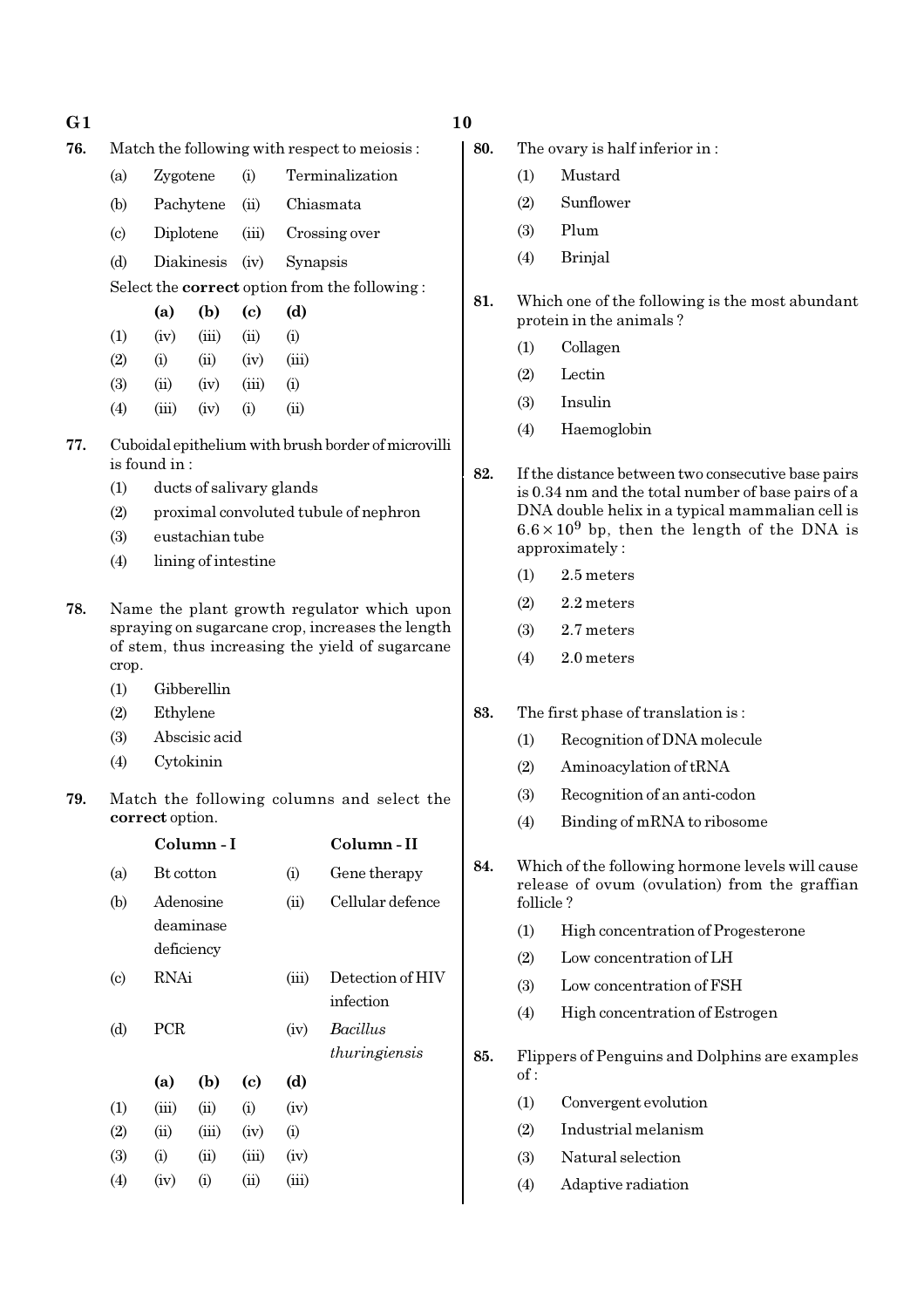| 11 |             |                                                                                 |  |  |
|----|-------------|---------------------------------------------------------------------------------|--|--|
|    | $\vert$ 90. | In light reaction, plastoquinone facilitates the<br>transfer of electrons from: |  |  |
|    |             | $\mathrm{Cytb}_{6}$ f complex to PS-I                                           |  |  |

- $(2)$  PS-I to NADP<sup>+</sup>
- (3) PS-I to ATP synthase
- (4) PS-II to  $\text{Cytb}_6\text{f}$  complex
- 91. Embryological support for evolution was disapproved by :
	- (1) Alfred Wallace
	- (2) Charles Darwin
	- (3) Oparin
	- (4) Karl Ernst von Baer
- 92. Bilaterally symmetrical and acoelomate animals are exemplified by :
	- (1) Platyhelminthes
	- (2) Aschelminthes
	- (3) Annelida
	- (4) Ctenophora
- 93. Which of the following would help in prevention of diuresis ?
	- (1) Reabsorption of Na<sup>+</sup> and water from renal tubules due to aldosterone
	- (2) Atrial natriuretic factor causes vasoconstriction
	- (3) Decrease in secretion of renin by JG cells
	- (4) More water reabsorption due to undersecretion of ADH
- 94. Match the following columns and select the correct option.

|                            |                           | Column - I               |                             |          | Column - II                         |
|----------------------------|---------------------------|--------------------------|-----------------------------|----------|-------------------------------------|
| (a)                        |                           | Clostridium<br>butylicum |                             | (i)      | Cyclosporin-A                       |
| (b)                        | Trichoderma<br>polysporum |                          |                             | (ii)     | Butyric Acid                        |
| $\left( \mathrm{c}\right)$ |                           | Monascus<br>purpureus    |                             |          | Citric Acid                         |
| (d)                        | Aspergillus niger         |                          |                             | (iv)     | Blood cholesterol<br>lowering agent |
|                            | (a)                       | (b)                      | $\left( \mathrm{c} \right)$ | (d)      |                                     |
| (1)                        | (ii)                      | (i)                      | (iv)                        | (iii)    |                                     |
| (2)                        | (i)                       | (ii)                     | (iv)                        | (iii)    |                                     |
| (3)                        | (iv)                      | (iii)                    | (ii)                        | (i)      |                                     |
| (4)                        | (iii)                     | (iv)                     | (ii)                        | $\rm(i)$ |                                     |

(1) A person will have only two of the three alleles. (2) When  $I^A$  and  $I^B$  are present together, they express same type of sugar. (3) Allele 'i' does not produce any sugar. (4) The gene (I) has three alleles. 87. Select the option including all sexually transmitted diseases. (1) Gonorrhoea, Malaria, Genital herpes (2) AIDS, Malaria, Filaria (3) Cancer, AIDS, Syphilis (4) Gonorrhoea, Syphilis, Genital herpes 88. Match the following columns and select the correct option. Column - I Column - II (a) Eosinophils (i) Immune response (b) Basophils (ii) Phagocytosis

86. Identify the wrong statement with reference to the gene 'I' that controls ABO blood groups.

> (c) Neutrophils (iii) Release histaminase, destructive enzymes (d) Lymphocytes (iv) Release granules containing histamine

|                   | (a)      | (b)  | (c)        | (d)               |
|-------------------|----------|------|------------|-------------------|
| (1)               | (iv)     | (i)  | (ii)       | (iii)             |
| (2)               | $\rm(i)$ | (ii) | (iv)       | (iii)             |
| (3)               | (ii)     | (i)  | (iii)      | (iv)              |
| $\left( 4\right)$ | (iii)    | (iv) | $\rm (11)$ | $\left( 1\right)$ |

 $(4)$   $(ii)$   $(iii)$   $(iv)$   $(i)$ 

89. Match the trophic levels with their correct species examples in grassland ecosystem.

| (a)                         |                                   | Fourth trophic level |                      | $\rm(i)$ | Crow  |         |
|-----------------------------|-----------------------------------|----------------------|----------------------|----------|-------|---------|
| (b)                         |                                   |                      | Second trophic level |          | (ii)  | Vulture |
| $\left( \mathrm{c} \right)$ |                                   |                      | First trophic level  |          | (iii) | Rabbit  |
| (d)                         |                                   | Third trophic level  |                      | (iv)     | Grass |         |
|                             | Select the <b>correct</b> option: |                      |                      |          |       |         |
|                             | (a)                               | (b)                  | (c)                  | (d)      |       |         |
| (1)                         | (iii)                             | (ii)                 | (i)                  | (iv)     |       |         |
| (2)                         | (iv)                              | (iii)                | (ii)                 | (i)      |       |         |
| (3)                         | (1)                               | $\dot{\mathbf{u}}$   | (iii)                | (iv)     |       |         |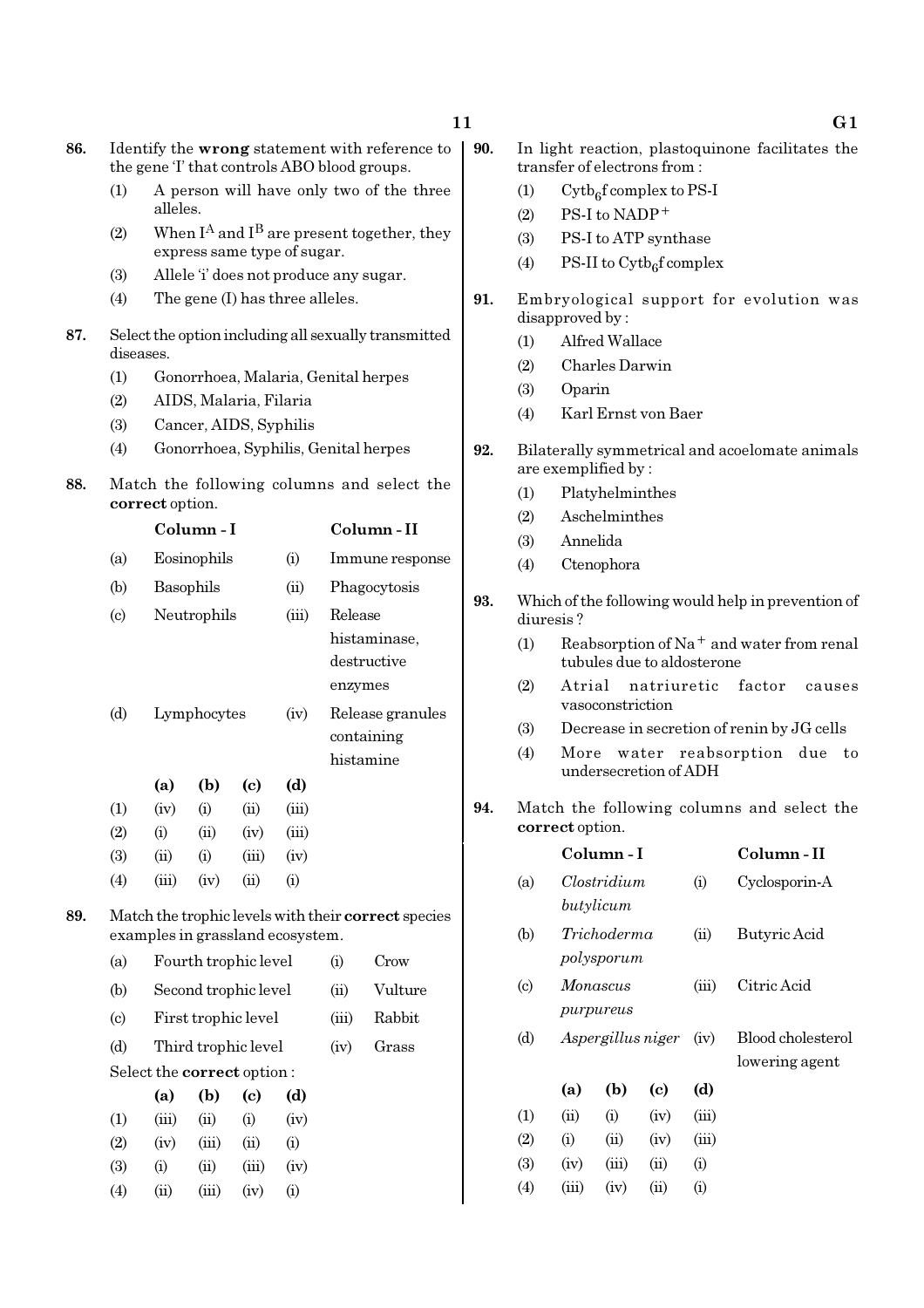- 95. Some dividing cells exit the cell cycle and enter vegetative inactive stage. This is called quiescent stage  $(G_0)$ . This process occurs at the end of :
	- $(1)$  G<sub>1</sub> phase
	- (2) S phase
	- (3)  $G_2$  phase
	- (4) M phase
- 96. In which of the following techniques, the embryos are transferred to assist those females who cannot conceive ?
	- (1) GIFT and ZIFT
	- (2) ICSI and ZIFT
	- (3) GIFT and ICSI
	- (4) ZIFT and IUT
- 97. Which of the following statements are true for the phylum-Chordata ?
	- (a) In Urochordata notochord extends from head to tail and it is present throughout their life.
	- (b) In Vertebrata notochord is present during the embryonic period only.
	- (c) Central nervous system is dorsal and hollow.
	- (d) Chordata is divided into 3 subphyla : Hemichordata, Tunicata and Cephalochordata.
	- $(1)$   $(c)$  and  $(a)$
	- $(2)$   $(a)$  and  $(b)$
	- $(3)$  (b) and  $(c)$
	- $(4)$   $(d)$  and  $(c)$

98. Snow-blindness in Antarctic region is due to :

- (1) Inflammation of cornea due to high dose of UV-B radiation
- (2) High reflection of light from snow
- (3) Damage to retina caused by infra-red rays
- (4) Freezing of fluids in the eye by low temperature

99. Match the following columns and select the correct option.

|      |                             | Column - I |                                                       |      |       | Column - II                                                                                                                  |
|------|-----------------------------|------------|-------------------------------------------------------|------|-------|------------------------------------------------------------------------------------------------------------------------------|
|      | (a)                         |            | Pituitary gland                                       |      | (i)   | Grave's disease                                                                                                              |
|      | (b)                         |            | Thyroid gland                                         |      | (ii)  | Diabetes mellitus                                                                                                            |
|      | $\left( \mathrm{c} \right)$ |            | Adrenal gland                                         |      | (iii) | Diabetes insipidus                                                                                                           |
|      | (d)                         | Pancreas   |                                                       |      | (iv)  | Addison's disease                                                                                                            |
|      |                             | (a)        | (b)                                                   | (c)  | (d)   |                                                                                                                              |
|      | (1)                         | (iii)      | (ii)                                                  | (i)  | (iv)  |                                                                                                                              |
|      | (2)                         | (iii)      | (i)                                                   | (iv) | (ii)  |                                                                                                                              |
|      | (3)                         | (ii)       | (i)                                                   | (iv) | (iii) |                                                                                                                              |
|      | (4)                         | (iv)       | (iii)                                                 | (i)  | (ii)  |                                                                                                                              |
| 100. |                             |            | Which of the following statements is <b>correct</b> ? |      |       |                                                                                                                              |
|      | (1)                         | H-bond.    |                                                       |      |       | Adenine pairs with thymine through one                                                                                       |
|      | $\sim$                      |            |                                                       |      |       | $\mathbf{A}$ , and the set of the set of the set of $\mathbf{A}$ , and the set of $\mathbf{A}$ , and the set of $\mathbf{A}$ |

- (2) Adenine pairs with thymine through three H-bonds.
- (3) Adenine does not pair with thymine.
- (4) Adenine pairs with thymine through two H-bonds.
- 101. Match the following concerning essential elements and their functions in plants :
	- (a) Iron (i) Photolysis of water
	- (b) Zinc (ii) Pollen germination
	- (c) Boron (iii) Required for chlorophyll biosynthesis
	- (d) Manganese (iv) IAA biosynthesis
	- Select the correct option :

|          | (a)    | (b)   | (c)  | (d)   |
|----------|--------|-------|------|-------|
| $\rm(1)$ | (iv)   | (iii) | (i)  | (i)   |
| (2)      | (iii)  | (iv)  | (ii) | (i)   |
| (3)      | (iv)   | (i)   | (ii) | (iii) |
| (4)      | $\sin$ | (i)   | (iv) | (iii) |

- 102. Which of the following is not an inhibitory substance governing seed dormancy ?
	- (1) Abscisic acid
	- (2) Phenolic acid
	- (3) Para-ascorbic acid
	- (4) Gibberellic acid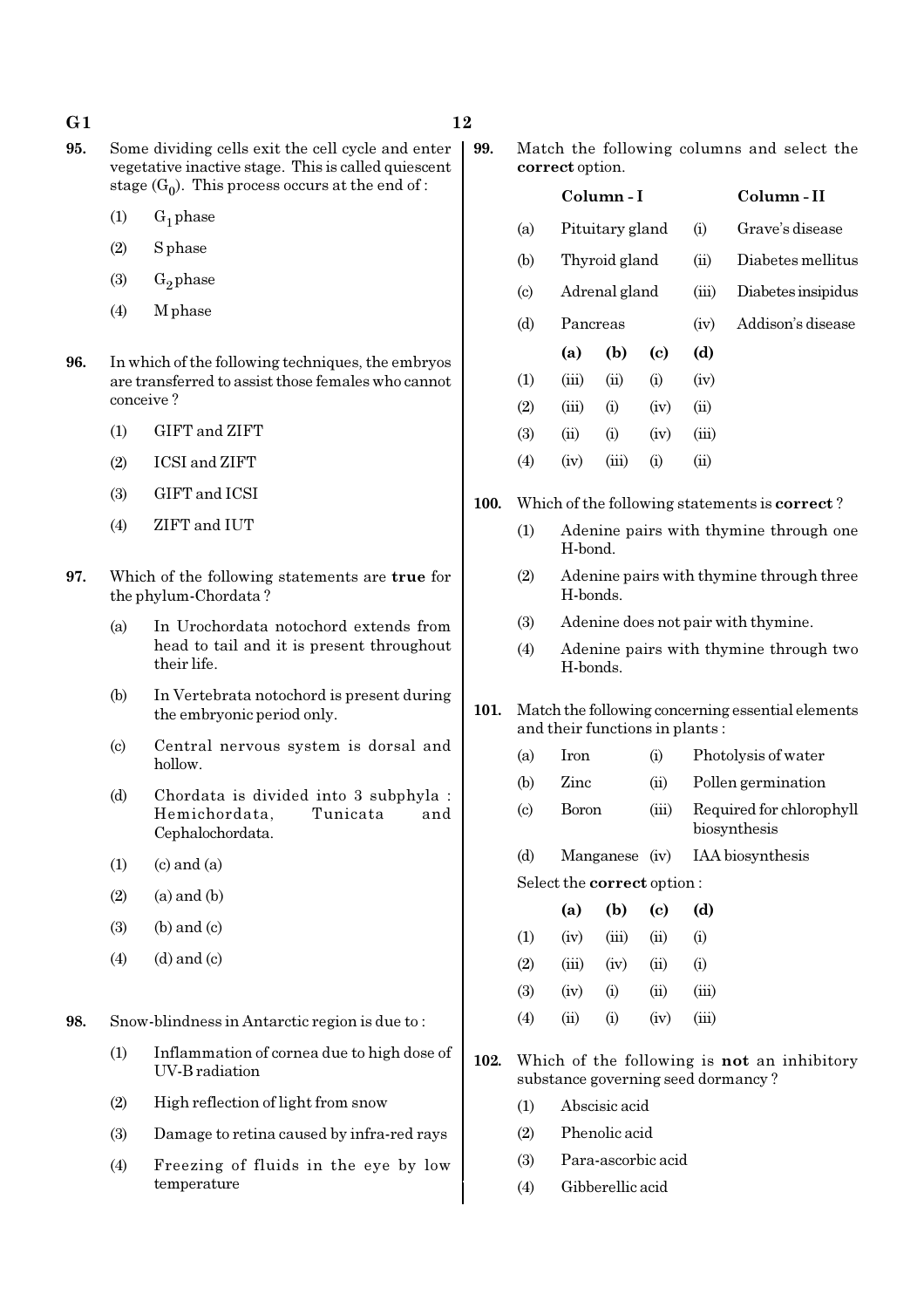- 103. From his experiments, S.L. Miller produced amino acids by mixing the following in a closed flask :
	- (1)  $\mathrm{CH}_3, \mathrm{H}_2, \mathrm{NH}_4$  and water vapor at 800°C
	- (2)  $\mathrm{CH}_4, \mathrm{H}_2, \mathrm{NH}_3$  and water vapor at 600°C
	- (3)  $\text{CH}_3, \text{H}_2, \text{NH}_3$  and water vapor at 600°C
	- (4)  $\rm CH_4, H_2, NH_3$  and water vapor at 800°C
- 104. Experimental verification of the chromosomal theory of inheritance was done by :
	- (1) Sutton
	- (2) Boveri
	- (3) Morgan
	- (4) Mendel
- 105. The body of the ovule is fused within the funicle at :
	- (1) Micropyle
	- (2) Nucellus
	- (3) Chalaza
	- (4) Hilum
- 106. Identify the correct statement with reference to human digestive system.
	- (1) Serosa is the innermost layer of the alimentary canal.
	- (2) Ileum is a highly coiled part.
	- (3) Vermiform appendix arises from duodenum.
	- (4) Ileum opens into small intestine.
- 107. Dissolution of the synaptonemal complex occurs during :
	- (1) Zygotene
	- (2) Diplotene
	- (3) Leptotene
	- (4) Pachytene
- 108. Floridean starch has structure similar to :
	- (1) Amylopectin and glycogen
	- (2) Mannitol and algin
	- (3) Laminarin and cellulose
	- (4) Starch and cellulose
- 109. The specific palindromic sequence which is recognized by EcoRI is :
	- (1) 5' GGAACC 3' 3' - CCTTGG - 5' (2) 5' - CTTAAG - 3' 3' - GAATTC - 5' (3) 5' - GGATCC - 3' 3' - CCTAGG - 5'
	- (4) 5' GAATTC 3' 3' - CTTAAG - 5'

#### 110. Select the correct match.

| (1)        | Phenylketonuria       | Autosomal        |
|------------|-----------------------|------------------|
|            |                       | dominant trait   |
| (2)        | Sickle cell anaemia - | Autosomal        |
|            |                       | recessive trait. |
|            |                       | chromosome-11    |
| <b>(3)</b> | Thalassemia           | X linked         |
| (4)        | Haemophilia           | Y linked         |
|            |                       |                  |

- 111. Identify the substances having glycosidic bond and peptide bond, respectively in their structure :
	- (1) Glycerol, trypsin
	- (2) Cellulose, lecithin
	- (3) Inulin, insulin
	- (4) Chitin, cholesterol
- 112. The process of growth is maximum during :
	- (1) Lag phase
	- (2) Senescence
	- (3) Dormancy
	- (4) Log phase
- 113. Match the following columns and select the correct option.

|                            |          | Column - I      |                             |       | Column - II        |
|----------------------------|----------|-----------------|-----------------------------|-------|--------------------|
| (a)                        |          | Organ of Corti  |                             | (i)   | Connects middle    |
|                            |          |                 |                             |       | ear and pharynx    |
| (b)                        | Cochlea  |                 |                             | (ii)  | Coiled part of the |
|                            |          |                 |                             |       | labyrinth          |
| $\left( \mathrm{c}\right)$ |          | Eustachian tube |                             | (iii) | Attached to the    |
|                            |          |                 |                             |       | oval window        |
| (d)                        |          | <b>Stapes</b>   |                             |       | Located on the     |
|                            |          |                 |                             |       | basilar            |
|                            |          |                 |                             |       | membrane           |
|                            | (a)      | (b)             | $\left( \mathrm{c} \right)$ | (d)   |                    |
| (1)                        | (iii)    | (i)             | (iv)                        | (ii)  |                    |
| (2)                        | (iv)     | (ii)            | (i)                         | (iii) |                    |
| (3)                        | $\rm(i)$ | (ii)            | (iv)                        | (iii) |                    |
| $\left( 4\right)$          | (ii)     | (iii)           | (i)                         | (iv)  |                    |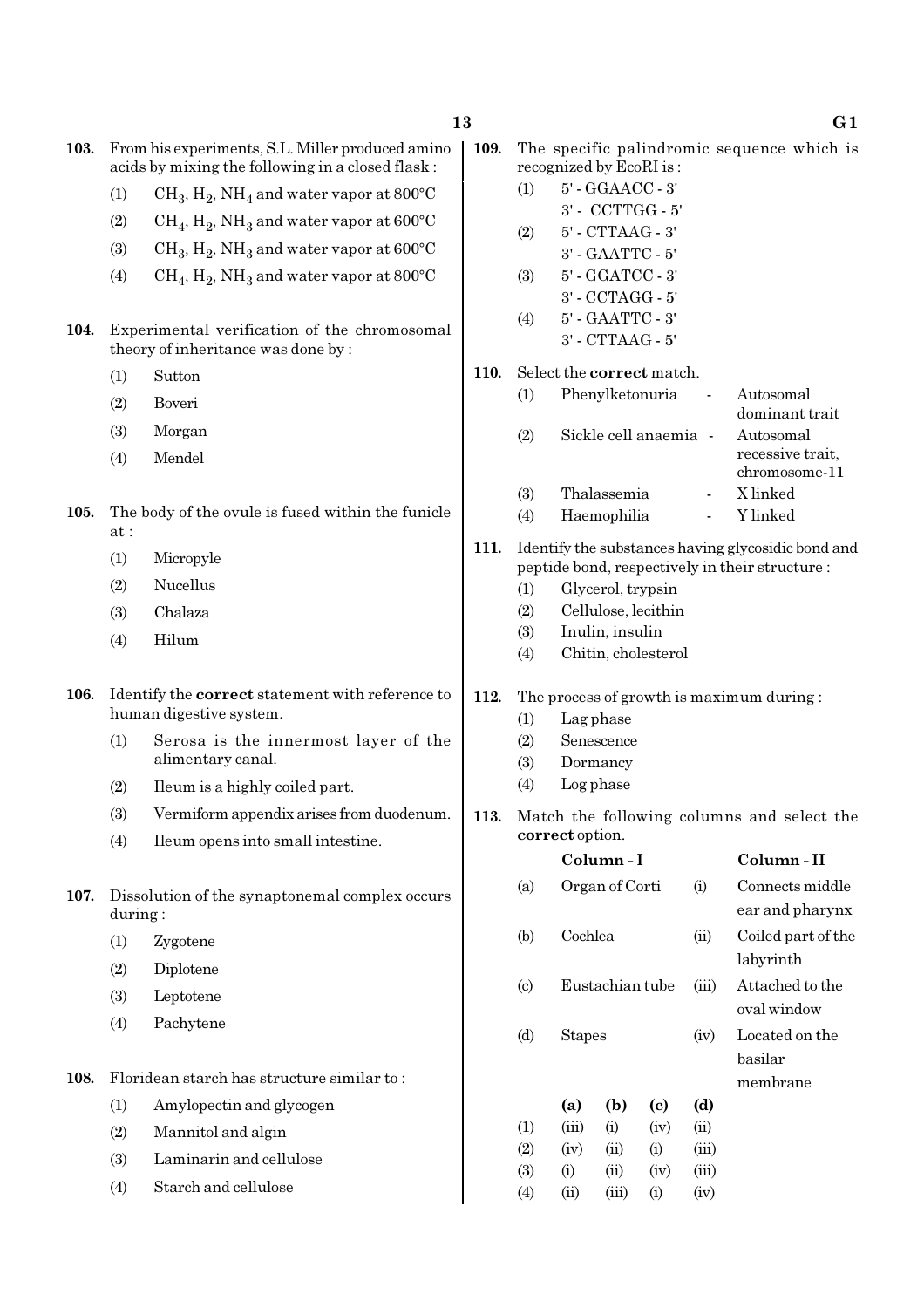- 114. The process responsible for facilitating loss of water in liquid form from the tip of grass blades at night and in early morning is :
	- (1) Root pressure
	- (2) Imbibition
	- (3) Plasmolysis
	- (4) Transpiration
- 115. Identify the wrong statement with reference to immunity.
	- (1) When ready-made antibodies are directly given, it is called "Passive immunity".
	- (2) Active immunity is quick and gives full response.
	- (3) Foetus receives some antibodies from mother, it is an example for passive immunity.
	- (4) When exposed to antigen (living or dead) antibodies are produced in the host's body. It is called "Active immunity".
- 116. In water hyacinth and water lily, pollination takes place by :
	- (1) water currents only
	- (2) wind and water
	- (3) insects and water
	- (4) insects or wind
- 117. Which is the important site of formation of glycoproteins and glycolipids in eukaryotic cells ?
	- (1) Peroxisomes
	- (2) Golgi bodies
	- (3) Polysomes
	- (4) Endoplasmic reticulum
- 118. Which of the following regions of the globe exhibits highest species diversity ?
	- (1) Madagascar
	- (2) Himalayas
	- (3) Amazon forests
	- (4) Western Ghats of India
- 119. Goblet cells of alimentary canal are modified from :
	- (1) Columnar epithelial cells
	- (2) Chondrocytes
	- (3) Compound epithelial cells
	- (4) Squamous epithelial cells
- 120. Which of the following is correct about viroids ?
	- (1) They have free RNA without protein coat.
	- (2) They have DNA with protein coat.
	- (3) They have free DNA without protein coat.
	- (4) They have RNA with protein coat.
- 121. Secondary metabolites such as nicotine, strychnine and caffeine are produced by plants for their :
	- (1) Growth response
	- (2) Defence action
	- (3) Effect on reproduction
	- (4) Nutritive value
- 122. Match the following columns and select the correct option.

|                            |                | Column - I               |      | Column - II |                                          |
|----------------------------|----------------|--------------------------|------|-------------|------------------------------------------|
| (a)                        |                | Placenta                 |      |             | Androgens                                |
| (b)                        | Zona pellucida |                          |      | (ii)        | Human Chorionic<br>Gonadotropin<br>(hCG) |
| $\left( \mathrm{c}\right)$ |                | Bulbo-urethral<br>glands |      |             | Layer of the ovum                        |
| (d)                        |                | Leydig cells             |      | (iv)        | Lubrication of the                       |
|                            |                |                          |      |             | Penis                                    |
|                            | (a)            | (b)                      | (c)  | (d)         |                                          |
| (1)                        | (i)            | (iv)                     | (ii) | (iii)       |                                          |
| (2)                        | (iii)          | (ii)                     | (iv) | (i)         |                                          |
| (3)                        | (ii)           | (iii)                    | (iv) | (i)         |                                          |
| (4)                        | (iv)           | (iii)                    | (i)  | (ii)        |                                          |
| Ray florets have:          |                |                          |      |             |                                          |
| $\left(1\right)$           |                | Superior ovary           |      |             |                                          |

- (2) Hypogynous ovary
- (3) Half inferior ovary
- (4) Inferior ovary

 $123.$ 

- 124. Which of the following is put into Anaerobic sludge digester for further sewage treatment ?
	- (1) Floating debris
	- (2) Effluents of primary treatment
	- (3) Activated sludge
	- (4) Primary sludge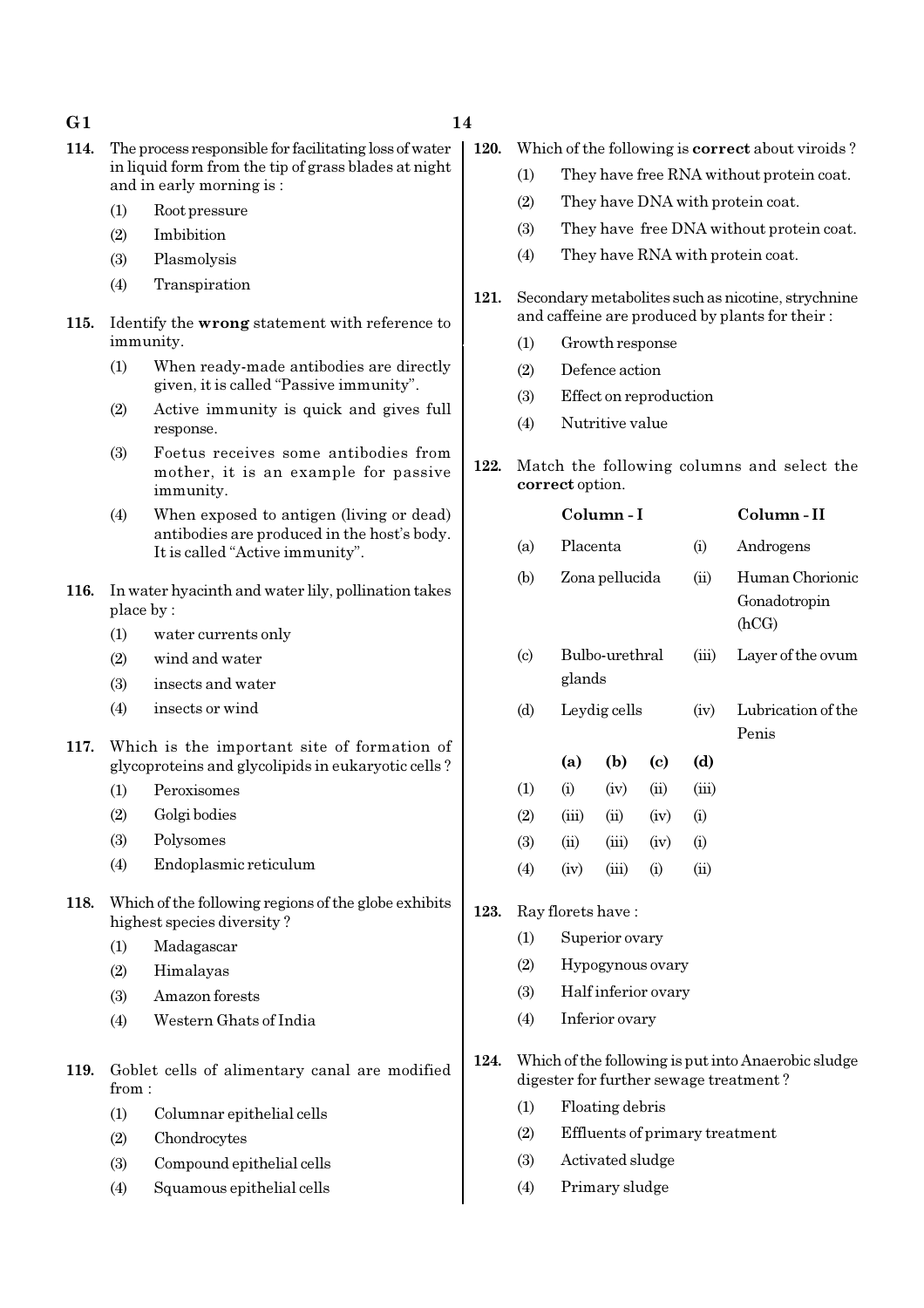125. The enzyme enterokinase helps in conversion of :

- (1) trypsinogen into trypsin
- (2) caseinogen into casein
- (3) pepsinogen into pepsin
- (4) protein into polypeptides
- 126. Match the following columns and select the correct option.

| Column - I |  | Column - II |
|------------|--|-------------|
|            |  |             |

- (a) Gregarious, polyphagous (i) Asterias pest
- (b) Adult with radial (ii) Scorpion symmetry and larva with bilateral symmetry
- (c) Book lungs (iii) Ctenoplana
- (d) Bioluminescence (iv) Locusta
- (a) (b) (c) (d)  $(1)$   $(iv)$   $(i)$   $(ii)$   $(iii)$
- $(2)$   $(iii)$   $(ii)$   $(i)$   $(iv)$
- (3) (ii) (i) (iii) (iv)
- (4) (i) (iii) (ii) (iv)
- 127. Presence of which of the following conditions in urine are indicative of Diabetes Mellitus ?
	- (1) Uremia and Renal Calculi
	- (2) Ketonuria and Glycosuria
	- (3) Renal calculi and Hyperglycaemia
	- (4) Uremia and Ketonuria
- 128. Match the following columns and select the correct option.

|                             |       | Column - I           |                            |       | Column - II                                   |
|-----------------------------|-------|----------------------|----------------------------|-------|-----------------------------------------------|
| (a)                         |       | <b>Floating Ribs</b> |                            | (i)   | Located between<br>second and<br>seventh ribs |
| (b)                         |       | Acromion             |                            | (ii)  | Head of the<br>Humerus                        |
| $\left( \mathrm{c} \right)$ |       | Scapula              |                            |       | Clavicle                                      |
| (d)                         |       | Glenoid cavity       |                            | (iv)  | Do not connect<br>with the sternum            |
|                             | (a)   | (b)                  | $\left( \mathrm{e}\right)$ | (d)   |                                               |
| (1)                         | (i)   | (iii)                | (ii)                       | (iv)  |                                               |
| (2)                         | (iii) | (ii)                 | (iv)                       | (i)   |                                               |
| (3)                         | (iv)  | (iii)                | (i)                        | (ii)  |                                               |
| (4)                         | (ii)  | (iv)                 | (i)                        | (iii) |                                               |

- 129. How many true breeding pea plant varieties did Mendel select as pairs, which were similar except in one character with contrasting traits ?
	- $(1)$  2
	- $(2)$  14
	- (3) 8
	- $(4)$  4
- 130. If the head of cockroach is removed, it may live for few days because :
	- (1) the cockroach does not have nervous system.
	- (2) the head holds a small proportion of a nervous system while the rest is situated along the ventral part of its body.
	- (3) the head holds a  $1/3^{rd}$  of a nervous system while the rest is situated along the dorsal part of its body.
	- (4) the supra-oesophageal ganglia of the cockroach are situated in ventral part of abdomen.
- 131. Which of the following refer to **correct** example(s) of organisms which have evolved due to changes in environment brought about by anthropogenic action ?
	- (a) Darwin's Finches of Galapagos islands.
	- (b) Herbicide resistant weeds.
	- (c) Drug resistant eukaryotes.
	- (d) Man-created breeds of domesticated animals like dogs.
	- $(1)$   $(a)$  and  $(c)$
	- $(2)$  (b),  $(c)$  and  $(d)$
	- $(3)$  only  $(d)$
	- $(4)$  only  $(a)$
- 132. Identify the basic amino acid from the following.
	- (1) Glutamic Acid
	- (2) Lysine
	- (3) Valine
	- (4) Tyrosine
- 133. In gel electrophoresis, separated DNA fragments can be visualized with the help of :
	- (1) Ethidium bromide in UV radiation
	- (2) Acetocarmine in UV radiation
	- (3) Ethidium bromide in infrared radiation
	- (4) Acetocarmine in bright blue light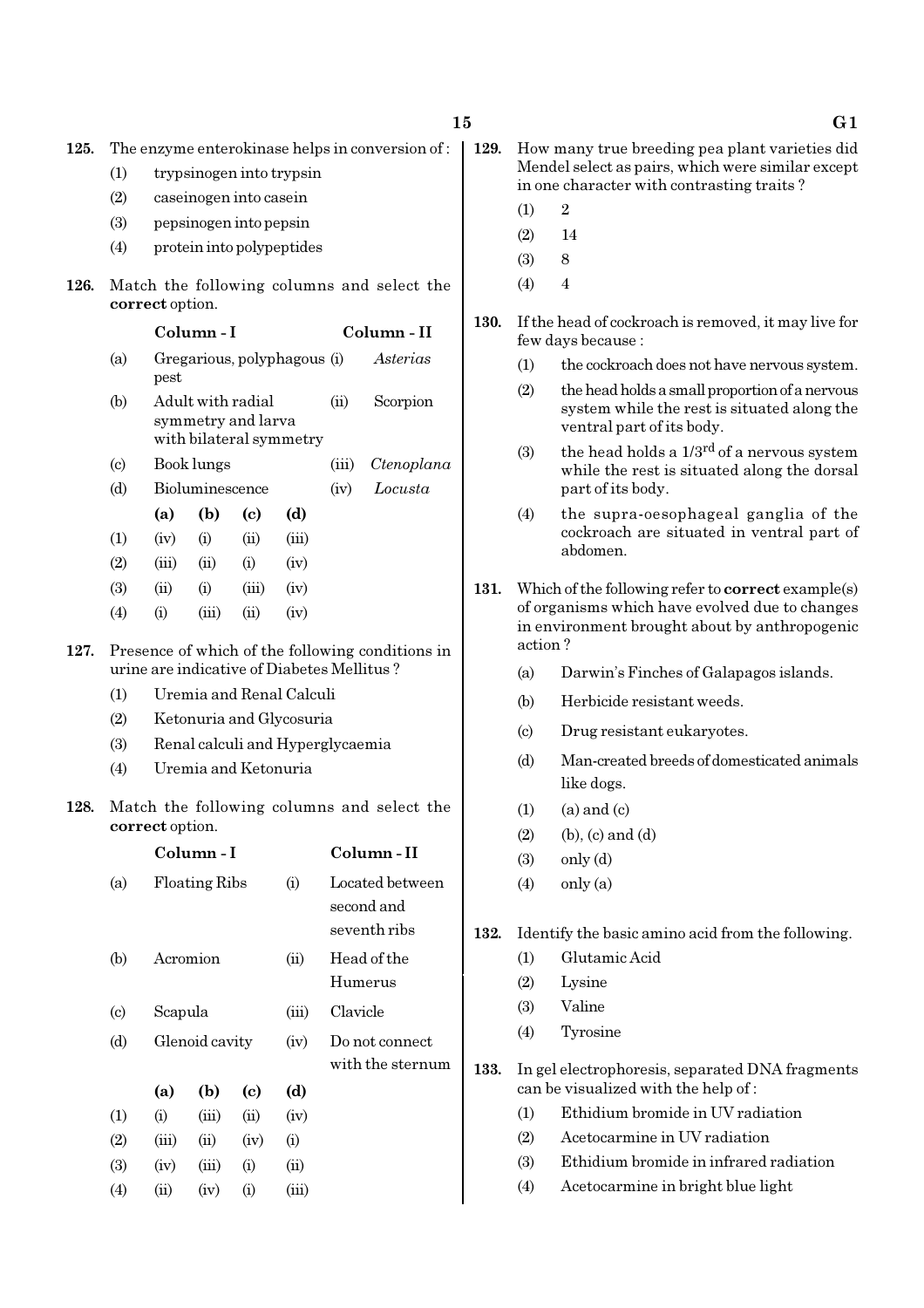- 134. The sequence that controls the copy number of the linked DNA in the vector, is termed :
	- (1) Ori site
	- (2) Palindromic sequence
	- (3) Recognition site
	- (4) Selectable marker
- 135. The roots that originate from the base of the stem are :
	- (1) Primary roots
	- (2) Prop roots
	- (3) Lateral roots
	- (4) Fibrous roots
- 136. The calculated spin only magnetic moment of  $\mathrm{Cr^{2+}}$ ion is :
	- (1) 4.90 BM
	- (2) 5.92 BM
	- (3) 2.84 BM
	- (4) 3.87 BM
- 137. Match the following and identify the correct option.

| (a)                       | $CO(g) + H2(g)$                   |       |      | (i)   | $Mg(HCO_3)_2 +$<br>Ca(HCO <sub>3</sub> ) <sub>2</sub> |
|---------------------------|-----------------------------------|-------|------|-------|-------------------------------------------------------|
| (b)                       | Temporary<br>hardness of<br>water |       |      | (ii)  | An electron<br>deficient hydride                      |
| $\left( \text{c} \right)$ | $B_2H_6$                          |       |      | (iii) | Synthesis gas                                         |
| (d)                       | $H_2O_2$                          |       |      | (iv)  | Non-planar<br>structure                               |
|                           | (a)                               | (b)   | (c)  | (d)   |                                                       |
| (1)                       | (iii)                             | (ii)  | (i)  | (iv)  |                                                       |
| (2)                       | (iii)                             | (iv)  | (ii) | (i)   |                                                       |
| (3)                       | (i)                               | (iii) | (ii) | (iv)  |                                                       |
| (4)                       | (iii)                             | (i)   | (ii) | (iv)  |                                                       |

- 138. The mixture which shows positive deviation from Raoult's law is :
	- (1) Benzene+Toluene
	- (2) Acetone+Chloroform
	- $(3)$  Chloroethane + Bromoethane
	- (4) Ethanol+Acetone
- 139. Identify the correct statement from the following :
	- (1) Blister copper has blistered appearance due to evolution of  $\mathrm{CO}_2$ .
	- (2) Vapour phase refining is carried out for Nickel by Van Arkel method.
	- (3) Pig iron can be moulded into a variety of shapes.
	- (4) Wrought iron is impure iron with 4% carbon.
- 140. Urea reacts with water to form A which will decompose to form B. B when passed through  $Cu^{2+}$  (aq), deep blue colour solution C is formed. What is the formula of C from the following ?
	- (1)  $[Cu(NH_3)_4]^{2+}$
	- $(2)$   $Cu(OH)<sub>2</sub>$
	- (3)  $CuCO<sub>3</sub>·Cu(OH)<sub>2</sub>$
	- $(4)$  CuSO<sub>4</sub>
- 141. Hydrolysis of sucrose is given by the following reaction.

 $Sucrose + H<sub>2</sub>O \rightleftharpoons Glucose + Fructose$ 

If the equilibrium constant (K<sub>c</sub>) is  $2 \times 10^{13}$  at 300 K, the value of  $\Delta_r G^\ominus$  at the same temperature will be :

- (1)  $8.314 \text{ J mol}^{-1}\text{K}^{-1} \times 300 \text{ K} \times \ln(2 \times 10^{13})$
- (2)  $8.314 \text{ J mol}^{-1}\text{K}^{-1} \times 300 \text{ K} \times \ln(3 \times 10^{13})$
- (3)  $-8.314 \,\mathrm{J} \,\mathrm{mol}^{-1} \mathrm{K}^{-1} \times 300 \,\mathrm{K} \times \ln(4 \times 10^{13})$
- (4)  $-8.314 \text{ J mol}^{-1} \text{K}^{-1} \times 300 \text{ K} \times \ln(2 \times 10^{13})$

#### 142. Identify the incorrect match.

|                            | Name            |       | <b>IUPAC Official Name</b> |  |  |  |
|----------------------------|-----------------|-------|----------------------------|--|--|--|
| (a)                        | Unnilunium      | (i)   | Mendelevium                |  |  |  |
| (b)                        | Unniltrium      | (ii)  | Lawrencium                 |  |  |  |
| $\left( \mathrm{c}\right)$ | Unnilhexium     | (iii) | Seaborgium                 |  |  |  |
| (d)                        | Unununnium      | (iv)  | Darmstadtium               |  |  |  |
| (1)                        | (b), (ii)       |       |                            |  |  |  |
| (2)                        | $(c)$ , $(iii)$ |       |                            |  |  |  |
| (3)                        | $(d)$ , $(iv)$  |       |                            |  |  |  |
| (4)                        | (a), (i)        |       |                            |  |  |  |

- 143. Which of the following is a basic amino acid ?
	- (1) Alanine
	- (2) Tyrosine
	- (3) Lysine
	- (4) Serine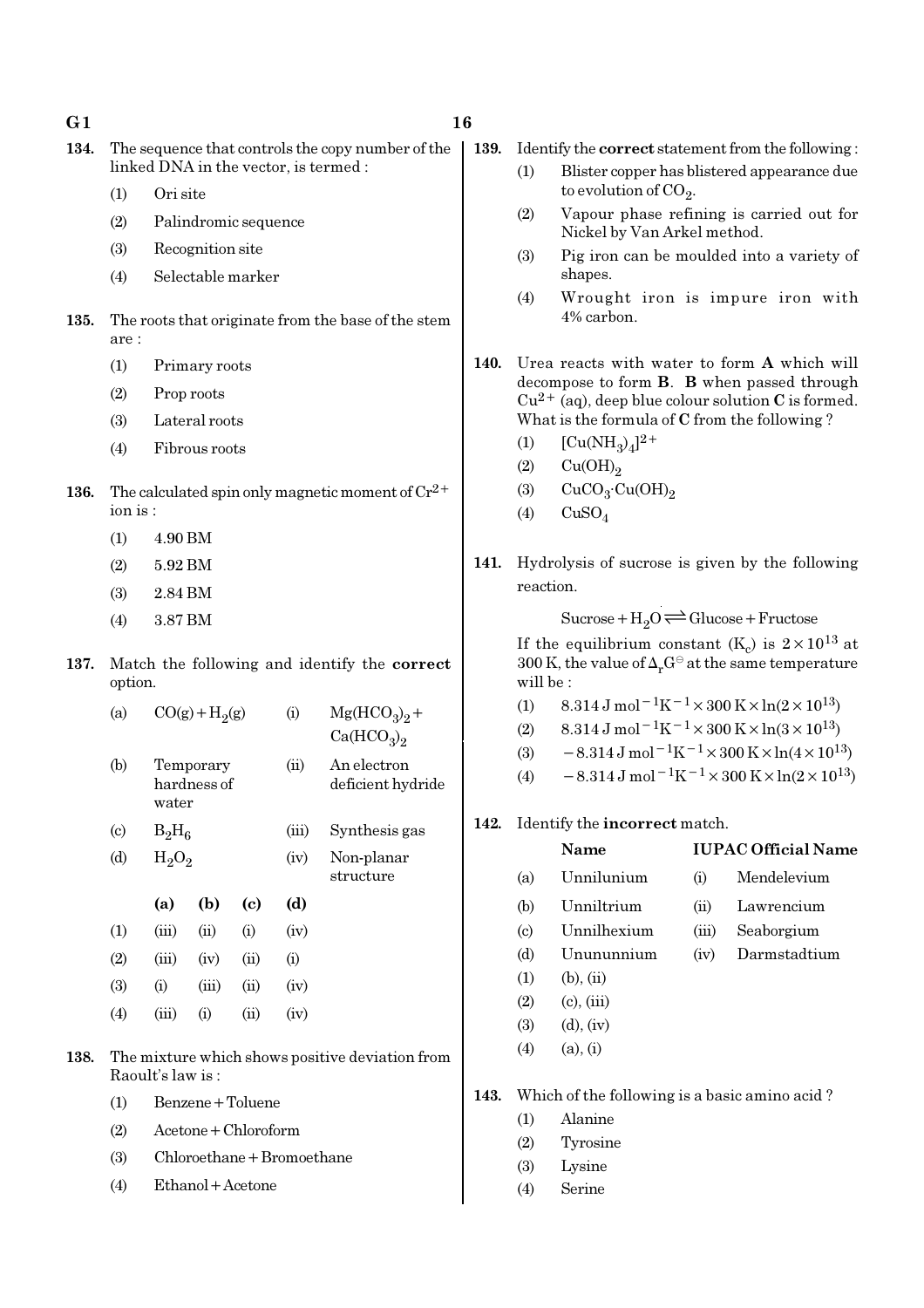- 144. What is the change in oxidation number of carbon in the following reaction ?
	- $\text{CH}_4(g) + 4\text{Cl}_2(g) \rightarrow \text{CCl}_4(l) + 4\text{HCl}(g)$
	- (1)  $0 \text{ to } +4$
	- (2)  $-4$  to  $+4$
	- (3)  $0 \text{ to } -4$
	- (4)  $+4$  to  $+4$
- 145. Sucrose on hydrolysis gives :
	- (1)  $\alpha$ -D-Glucose + β-D-Glucose
	- (2) α-D-Glucose+β-D-Fructose
	- (3) α-D-Fructose+β-D-Fructose
	- (4) β-D-Glucose+α-D-Fructose
- **146.** The number of Faradays $(F)$  required to produce  $20$  g of calcium from molten CaCl $_2$  (Atomic mass of Ca=40 g mol<sup>-1</sup>) is :
	- $(1)$  2
	- (2) 3
	- (3) 4
	- $(4) 1$
- 147. For the reaction,  $2Cl(g) \rightarrow Cl_2(g)$ , the correct option is :
	- (1)  $\Delta_r H > 0$  and  $\Delta_r S < 0$
	- (2)  $\Delta_r H < 0$  and  $\Delta_r S > 0$
	- (3)  $\Delta_r H < 0$  and  $\Delta_r S < 0$
	- (4)  $\Delta_r H > 0$  and  $\Delta_r S > 0$
- 148. The following metal ion activates many enzymes, participates in the oxidation of glucose to produce ATP and with Na, is responsible for the transmission of nerve signals.
	- (1) Copper
	- (2) Calcium
	- (3) Potassium
	- (4) Iron
- 149. Identify the incorrect statement.
	- (1) The transition metals and their compounds are known for their catalytic activity due to their ability to adopt multiple oxidation states and to form complexes.
	- (2) Interstitial compounds are those that are formed when small atoms like H, C or N are trapped inside the crystal lattices of metals.
	- (3) The oxidation states of chromium in  $CrO_4^{2-}$

and  $Cr_2O_7^{2-}$  are not the same.

(4)  $Cr^{2+}(d^4)$  is a stronger reducing agent than  $Fe<sup>2+</sup>(d<sup>6</sup>)$  in water.

- 150. An increase in the concentration of the reactants of a reaction leads to change in :
	- (1) heat of reaction
	- (2) threshold energy
	- (3) collision frequency
	- (4) activation energy
- 151. Reaction between benzaldehyde and acetophenone in presence of dilute NaOH is known as :
	- (1) Cannizzaro's reaction
	- (2) Cross Cannizzaro's reaction
	- (3) Cross Aldol condensation
	- (4) Aldol condensation
- 152. A tertiary butyl carbocation is more stable than a secondary butyl carbocation because of which of the following ?
	- (1) + R effect of  $-CH_3$  groups
	- (2)  $-$  R effect of  $-$  CH<sub>3</sub> groups
	- (3) Hyperconjugation
	- (4)  $-I$  effect of  $-CH_3$  groups
- 153. Find out the solubility of  $\mathrm{Ni(OH)}_{2}$  in 0.1 M NaOH. Given that the ionic product of  $\mathrm{Ni(OH)}_{2}$  is  $2 \times 10^{-15}$ .
	- (1)  $2 \times 10^{-8}$  M
	- $(2)$  1×10<sup>-13</sup> M
	- (3)  $1 \times 10^8$  M
	- (4)  $2 \times 10^{-13}$  M
- 154. Identify a molecule which does not exist.
	- $(1)$  Li<sub>2</sub>
	- $(2)$   $C_2$
	- $(3)$   $O_2$
	- $(4)$  He<sub>2</sub>
- 155. Elimination reaction of 2-Bromo-pentane to form pent-2-ene is :
	- (a) β-Elimination reaction
	- (b) Follows Zaitsev rule
	- (c) Dehydrohalogenation reaction
	- (d) Dehydration reaction
	- $(1)$   $(a), (c), (d)$
	- $(2)$  (b),  $(c)$ ,  $(d)$
	- $(3)$   $(a), (b), (d)$
	- $(4)$   $(a), (b), (c)$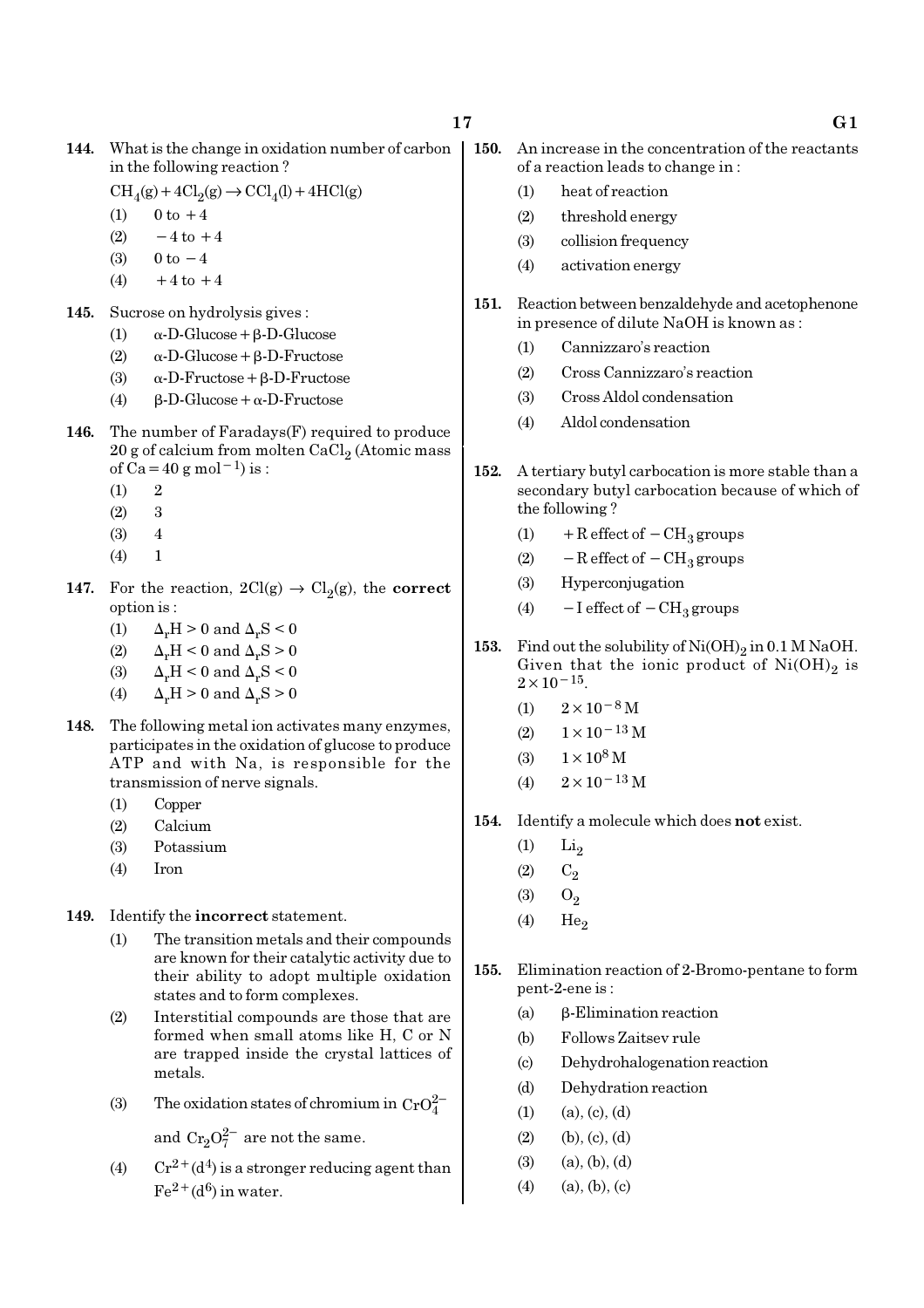| G1   |                        |                                                                                             | 18   |                           |                                            |       |
|------|------------------------|---------------------------------------------------------------------------------------------|------|---------------------------|--------------------------------------------|-------|
| 156. |                        | Measuring Zeta potential is useful in determining<br>which property of colloidal solution?  | 161. |                           | Which of the f<br>$-0-0$ – linka           |       |
|      | (1)                    | Solubility                                                                                  |      | (1)                       | $H_2SO_4$ , s                              |       |
|      | (2)                    | Stability of the colloidal particles                                                        |      | (2)                       | $H_2S_2O_8,$                               |       |
|      | (3)                    | Size of the colloidal particles                                                             |      | (3)                       | $H_2S_2O_7$                                |       |
|      | (4)                    | Viscosity                                                                                   |      | (4)                       | $H_2SO_3$ , s                              |       |
| 157. |                        | The number of protons, neutrons and electrons in                                            | 162. |                           | The rate const                             |       |
|      |                        | $\frac{175}{71}$ Lu, respectively, are:                                                     |      |                           | $4.606 \times 10^{-3}$ s                   |       |
|      | (1)                    | 104, 71 and 71                                                                              |      |                           | $2.0$ g of the read                        |       |
|      | (2)                    | 71, 71 and 104                                                                              |      | (1)                       | 200 s                                      |       |
|      | (3)                    | 175, 104 and 71                                                                             |      | (2)                       | 500 s                                      |       |
|      | (4)                    | 71, 104 and 71                                                                              |      | (3)                       | 1000 s                                     |       |
| 158. |                        | Identify the correct statements from the                                                    |      | (4)                       | 100 s                                      |       |
|      |                        | following:                                                                                  | 163. |                           | Which of the fol<br>good yield by W        |       |
|      | (a)                    | $CO2(g)$ is used as refrigerant for ice-cream<br>and frozen food.                           |      | (1)                       | $2,3$ -Dime                                |       |
|      | (b)                    | The structure of $C_{60}$ contains twelve six<br>carbon rings and twenty five carbon rings. |      | (2)                       | n-Heptan                                   |       |
|      | $\left( \circ \right)$ | ZSM-5, a type of zeolite, is used to convert<br>alcohols into gasoline.                     |      | (3)<br>(4)                | n-Butane<br>n-Hexane                       |       |
|      | (d)                    | CO is colorless and odourless gas.                                                          |      |                           |                                            |       |
|      | (1)                    | $(a)$ and $(c)$ only                                                                        | 164. |                           | Match the follow                           |       |
|      | (2)                    | (b) and (c) only                                                                            |      |                           | Oxide                                      |       |
|      | (3)                    | $(c)$ and $(d)$ only                                                                        |      | (a)                       | CO                                         |       |
|      | (4)                    | $(a)$ , $(b)$ and $(c)$ only                                                                |      | (b)                       | BaO                                        |       |
|      |                        |                                                                                             |      | $\left( \text{c} \right)$ | $\text{Al}_2\text{O}_3$                    |       |
| 159. |                        | An element has a body centered cubic (bcc)                                                  |      | (d)                       | Cl <sub>2</sub> O <sub>7</sub>             |       |
|      |                        | structure with a cell edge of 288 pm. The atomic                                            |      |                           | Which of the fol                           |       |
|      |                        | radius is:                                                                                  |      |                           | (a)                                        | (b)   |
|      |                        | (1) $\frac{\sqrt{2}}{4} \times 288 \text{ pm}$                                              |      | (1)                       | (ii)                                       | (i)   |
|      |                        |                                                                                             |      | (2)                       | (iii)                                      | (iv)  |
|      |                        | (2) $\frac{4}{\sqrt{3}} \times 288 \text{ pm}$                                              |      | (3)                       | (iv)                                       | (iii) |
|      |                        |                                                                                             |      | (4)                       | (i)                                        | (ii)  |
|      |                        | (3) $\frac{4}{\sqrt{2}} \times 288 \text{ pm}$                                              | 165. |                           | A mixture of $N_2$<br>7 g of $N_2$ and 8 g |       |
|      |                        | (4) $\frac{\sqrt{3}}{4} \times 288 \text{ pm}$                                              |      |                           | mixture of the g<br>partial pressure       |       |
| 160. |                        | Paper chromatography is an example of:                                                      |      |                           | [Use atomic ma                             |       |

- (1) Partition chromatography
	- (2) Thin layer chromatography
	- (3) Column chromatography
	- (4) Adsorption chromatography

following oxoacid of sulphur has age ?

- , sulphuric acid
- , peroxodisulphuric acid
- , pyrosulphuric acid
- , sulphurous acid
- tant for a first order reaction is  $-1$ . The time required to reduce ctant to  $0.2$  g is :
- llowing alkane cannot be made in  $y$ urtz reaction ?
	- thylbutane
	- (2) n-Heptane
	- (4) n-Hexane

 $wing:$ 

|                             | Oxide                          |       | <b>Nature</b> |
|-----------------------------|--------------------------------|-------|---------------|
| (a)                         | CO.                            | (i)   | Basic         |
| (b)                         | BaO                            | (ii)  | Neutral       |
| $\left( \mathrm{c} \right)$ | $\text{Al}_2\text{O}_3$        | (iii) | Acidic        |
| (d)                         | Cl <sub>2</sub> O <sub>7</sub> | (iv)  | Amphoteric    |
| TT 71                       | $\mathbf{a} \cdot \mathbf{r}$  |       |               |

llowing is **correct** option ?

|                  | (a)      | (b)   | (c)   | (d)    |
|------------------|----------|-------|-------|--------|
| $\left(1\right)$ | (ii)     | (i)   | (iv)  | (iii)  |
| (2)              | (iii)    | (iv)  | (i)   | $\sin$ |
| (3)              | (iv)     | (iii) | (ii)  | (i)    |
| (4)              | $\rm(i)$ | (ii)  | (iii) | (iv)   |
|                  |          |       |       |        |

 and Ar gases in a cylinder contains  $\frac{a}{g}$  of Ar. If the total pressure of the gases in the cylinder is 27 bar, the partial pressure of  $\mathrm{N}_2 \, \mathrm{is}$  :

[Use atomic masses (in g mol<sup>-1</sup>) : N=14, Ar=40]

- (1) 12 bar
- (2) 15 bar
- (3) 18 bar
- (4) 9 bar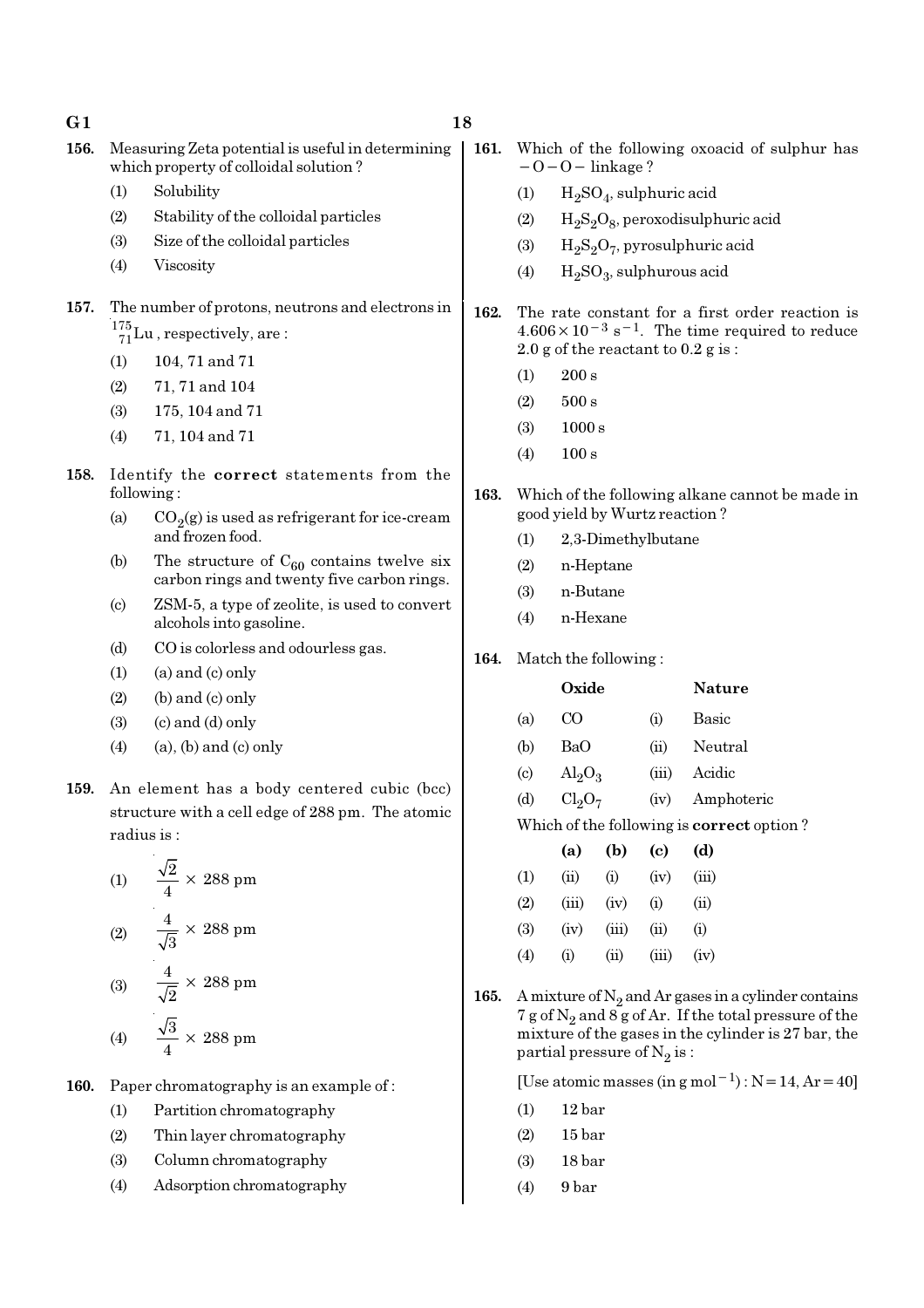166. An alkene on ozonolysis gives methanal as one of the product. Its structure is :







- **167.** The freezing point depression constant  $(K_f)$  of benzene is  $5.12$  K kg mol<sup>-1</sup>. The freezing point depression for the solution of molality 0.078 m containing a non-electrolyte solute in benzene is (rounded off upto two decimal places) :
	- $(1)$  0.80 K

(4)

- $(2)$  0.40 K
- (3) 0.60 K
- $(4)$  0.20 K
- 168. The correct option for free expansion of an ideal gas under adiabatic condition is :
	- (1)  $q = 0, \Delta T < 0$  and  $w > 0$
	- (2)  $q < 0$ ,  $\Delta T = 0$  and  $w = 0$
	- (3)  $q > 0$ ,  $\Delta T > 0$  and  $w > 0$
	- (4)  $q = 0, \Delta T = 0$  and  $w = 0$
- 169. Which one of the followings has maximum number of atoms ?
	- (1) 1 g of Mg(s) [Atomic mass of Mg = 24]
	- (2) 1 g of  $O_2(g)$  [Atomic mass of O = 16]
	- (3) 1 g of Li(s) [Atomic mass of Li = 7]
	- (4)  $1 g$  of Ag(s) [Atomic mass of Ag = 108]
- 170. Identify compound X in the following sequence of reactions :

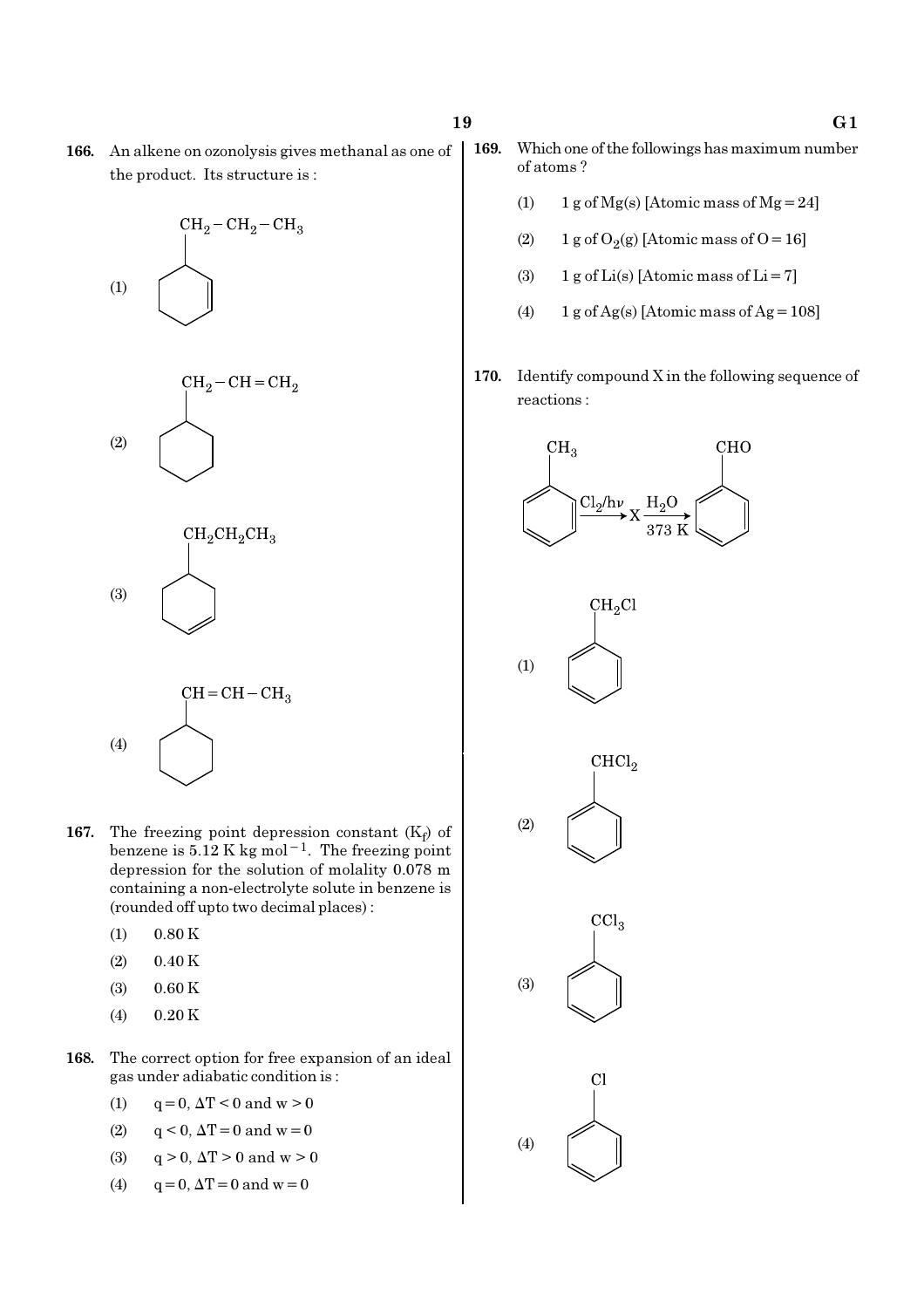#### G 1  $20$

- 171. Which of the following is the correct order of increasing field strength of ligands to form coordination compounds ?
	- (1)  $\text{SCN}^-$  < F<sup>-</sup> < CN<sup>-</sup> < C<sub>2</sub>O<sub>4</sub><sup>2</sup>
	- (2)  $F^- < \text{SCN}^- < C_2 O_4^{2-} < \text{CN}^-$
	- (3)  $CN^- < C_2O_4^{2-} < SCN^- < F^-$
	- (4)  $\text{SCN}^- \leq F^- \leq C_2 O_4^{2-} \leq \text{CN}^-$
- 172. Which of the following is a natural polymer ?
	- (1) poly (Butadiene-styrene)
	- (2) polybutadiene
	- (3) poly (Butadiene-acrylonitrile)
	- (4) cis-1,4-polyisoprene
- 173. Which of the following set of molecules will have zero dipole moment ?
	- (1) Boron trifluoride, hydrogen fluoride, carbon dioxide, 1,3-dichlorobenzene
	- (2) Nitrogen trifluoride, beryllium difluoride, water, 1,3-dichlorobenzene
	- (3) Boron trifluoride, beryllium difluoride, carbon dioxide, 1,4-dichlorobenzene
	- (4) Ammonia, beryllium difluoride, water, 1,4-dichlorobenzene
- 174. HCl was passed through a solution of  $\mathrm{CaCl}_{2}$ ,  $\mathrm{MgCl}_{2}$ and NaCl. Which of the following compound(s) crystallise(s) ?
	- (1) Only NaCl
	- $(2)$  Only MgCl<sub>2</sub>
	- (3) NaCl,  $MgCl<sub>2</sub>$  and  $CaCl<sub>2</sub>$
	- (4) Both  $\mathrm{MgCl}_2$  and  $\mathrm{CaCl}_2$
- 175. Which of the following is not correct about carbon monoxide ?
	- (1) It reduces oxygen carrying ability of blood.
	- (2) The carboxyhaemoglobin (haemoglobin bound to CO) is less stable than oxyhaemoglobin.
	- (3) It is produced due to incomplete combustion.
	- (4) It forms carboxyhaemoglobin.
- 176. Anisole on cleavage with HI gives :







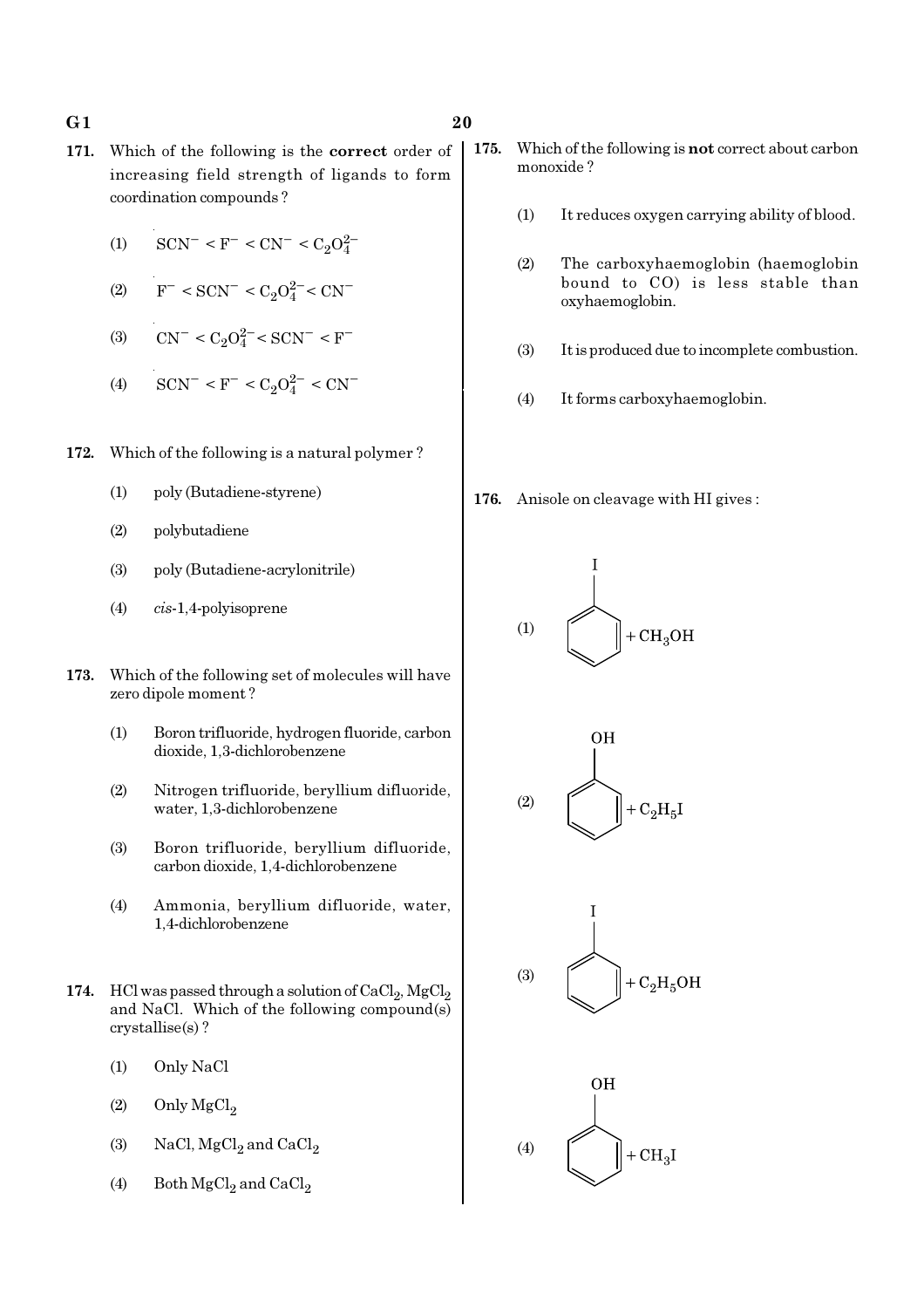177. Which of the following amine will give the carbylamine test ?









- 178. Reaction between acetone and methylmagnesium chloride followed by hydrolysis will give :
	- (1) Sec. butyl alcohol
	- (2) Tert. butyl alcohol
	- (3) Isobutyl alcohol
	- (4) Isopropyl alcohol
- 179. On electrolysis of dil.sulphuric acid using Platinum (Pt) electrode, the product obtained at anode will be :
	- (1) Oxygen gas
	- $(2)$  H<sub>2</sub>S gas
	- (3)  $SO_2$  gas
	- (4) Hydrogen gas

180. Which of the following is a cationic detergent ?

- (1) Sodium stearate
- (2) Cetyltrimethyl ammonium bromide
- (3) Sodium dodecylbenzene sulphonate
- (4) Sodium lauryl sulphate

- o 0 o -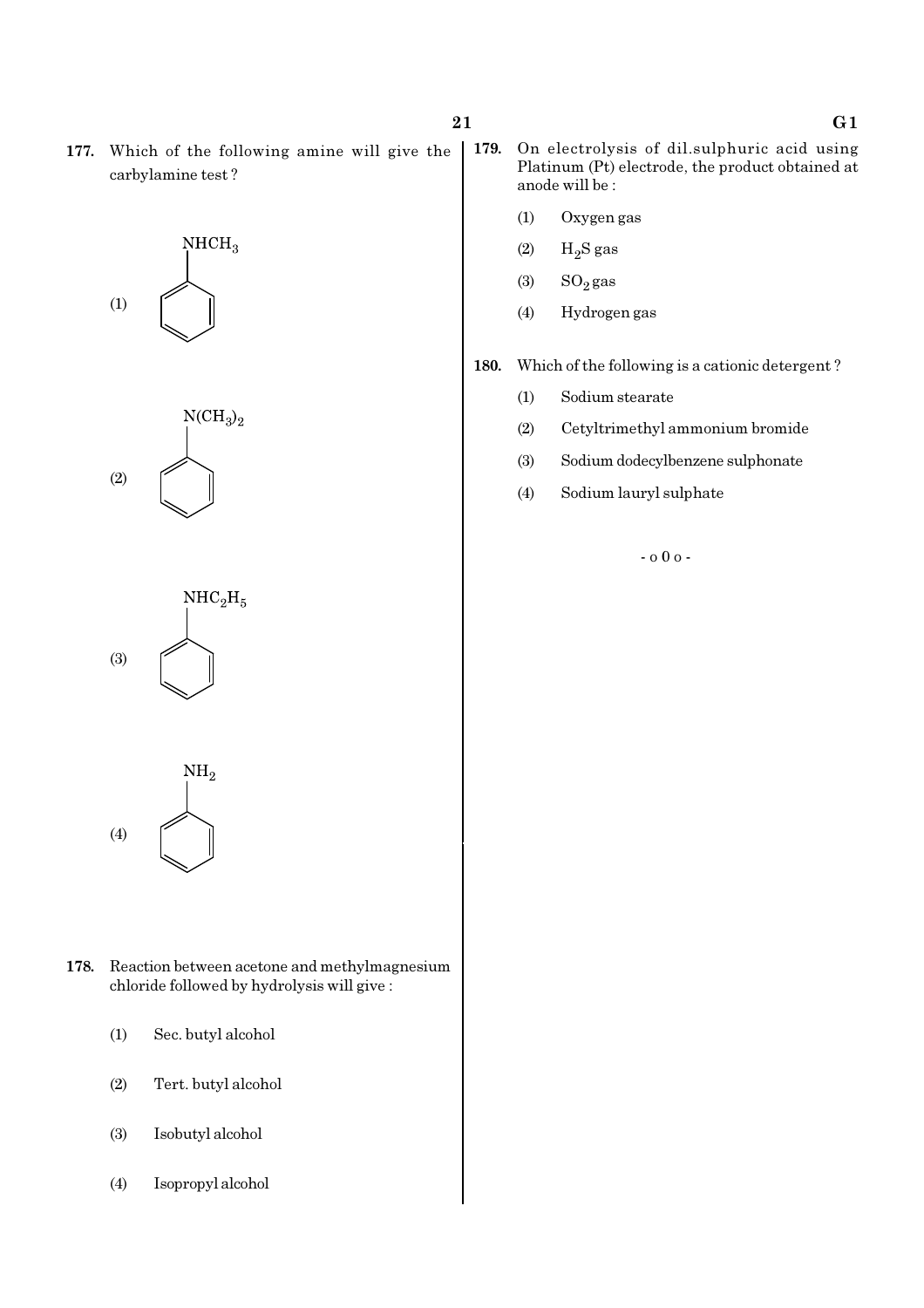### G 1  $22$ Space For Rough Work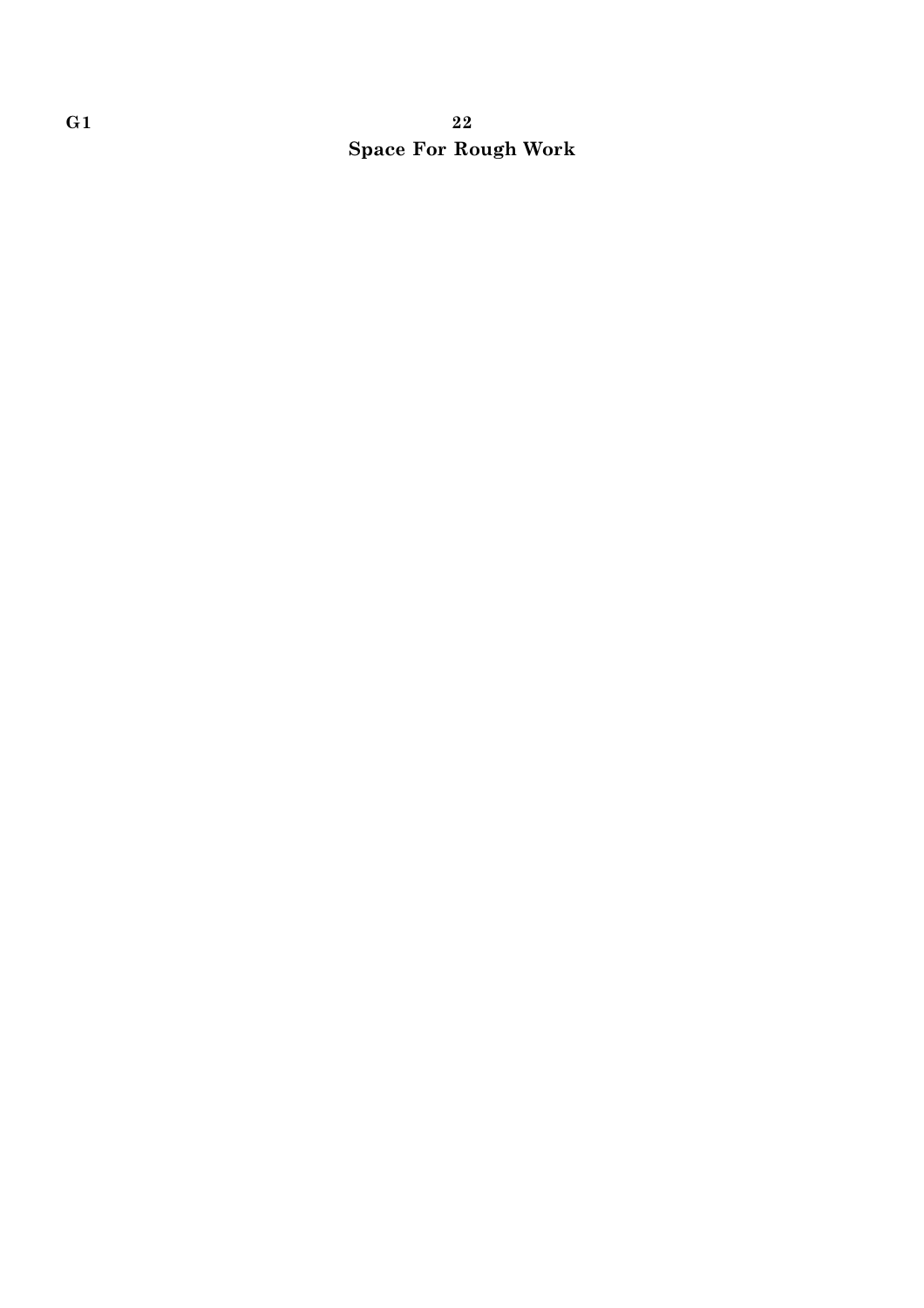### 23 G1 Space For Rough Work